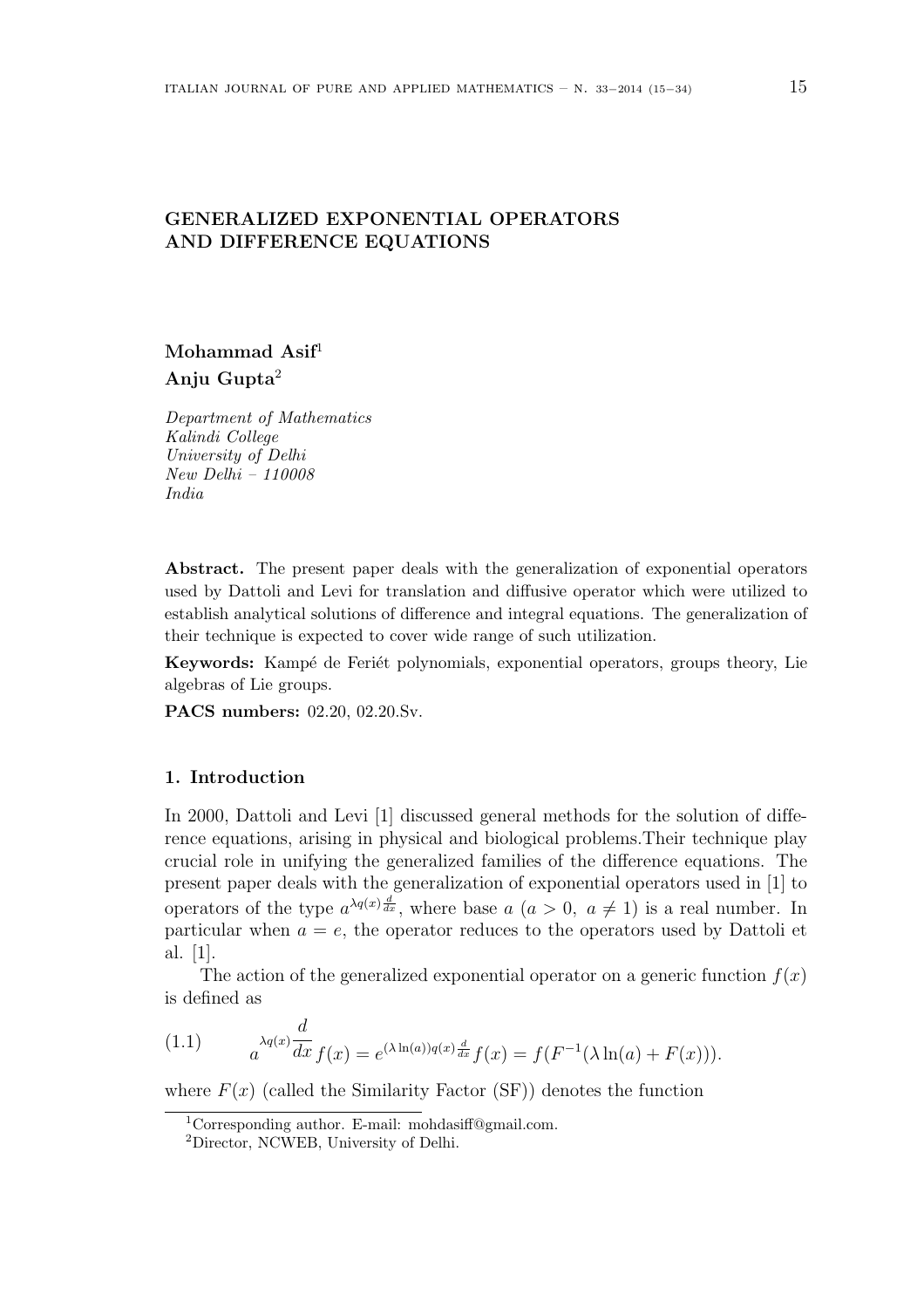$$
F(x) = \int^x \frac{d\xi}{q(\xi)},
$$

and  $F^{-1}(\sigma)$  is its inverse. For  $q(x) = 1$ , the SF is given by

(1.2) 
$$
F(x) = \int^x d\xi = x,
$$

therefore  $F^{-1}(x) = x$ , then operator (1.1) reduces to the ordinary translation or shift operator as follows:

(1.3) 
$$
a^{\lambda \frac{d}{dx}} f(x) = f(F^{-1}(\lambda \ln(a) + x)) = f(\lambda \ln(a) + x).
$$

Another example of application of operator (1.1), for  $q(x) = x$ , the SF is given by

(1.4) 
$$
F(x) = \int^x \frac{d\xi}{\xi} = \ln(x),
$$

so that  $F^{-1}(x) = e^x$ , and hence operator (1.1) reduces to the dilatation operator

(1.5) 
$$
a^{\lambda x \frac{d}{dx}} f(x) = f(F^{-1}(\lambda \ln(a) + \ln(x))) = f(e^{\lambda \ln(a) + \ln(x)}) = f(a^{\lambda} x).
$$

The ordinary shift operators and their properties play a central role within the context of the theory of difference equations [3]. One can, therefore, suspect that the above generalized exponential operators and the wealth of their properties can be exploited to develop tools which allow the solution of different forms of difference equations.

1(a). Particular case: The substitution of  $a = e$ , into equations (1.1), (1.3) and  $(1.5)$  reduce to equations  $(1)$ ,  $(2')$  and  $(3)$  of Dattoli et al. [1].

A simple example of how the exponential operators can help us to solve difference equations may be illuminating. Let us consider the linear dilatation difference equation of the type

(1.6) 
$$
b_1 f(a^2 x) + b_2 f(ax) + b_3 f(x) = 0,
$$

which, according to equation  $(1.5)$ , equation  $(1.6)$  can be written in the following form

(1.7) 
$$
\[b_1 \ a^{2x\frac{d}{dx}} + b_2 a^{x\frac{d}{dx}} + b_3\] f(x) = 0.
$$

Suppose  $f(x) = R^{\ln(x)}$ , we have

$$
a^{\lambda x \frac{d}{dx}} R^{\ln(x)} = e^{\lambda \ln(a) x \frac{d}{dx}} R^{\ln(x)},
$$

where  $q(x) = x$ , so that  $F(x) = \ln(x)$  and  $F^{-1}(x) = e^x$  or  $F^{-1}(\lambda \ln(a) + \ln(x)) =$  $e^{\lambda \ln(a) + \ln(x)} = xa^{\lambda}$ . Therefore,

(1.8) 
$$
a^{\lambda x \frac{d}{dx}} R^{\ln x} = R^{\ln(xa^{\lambda})} = R^{\lambda \ln(a)} R^{\ln x}.
$$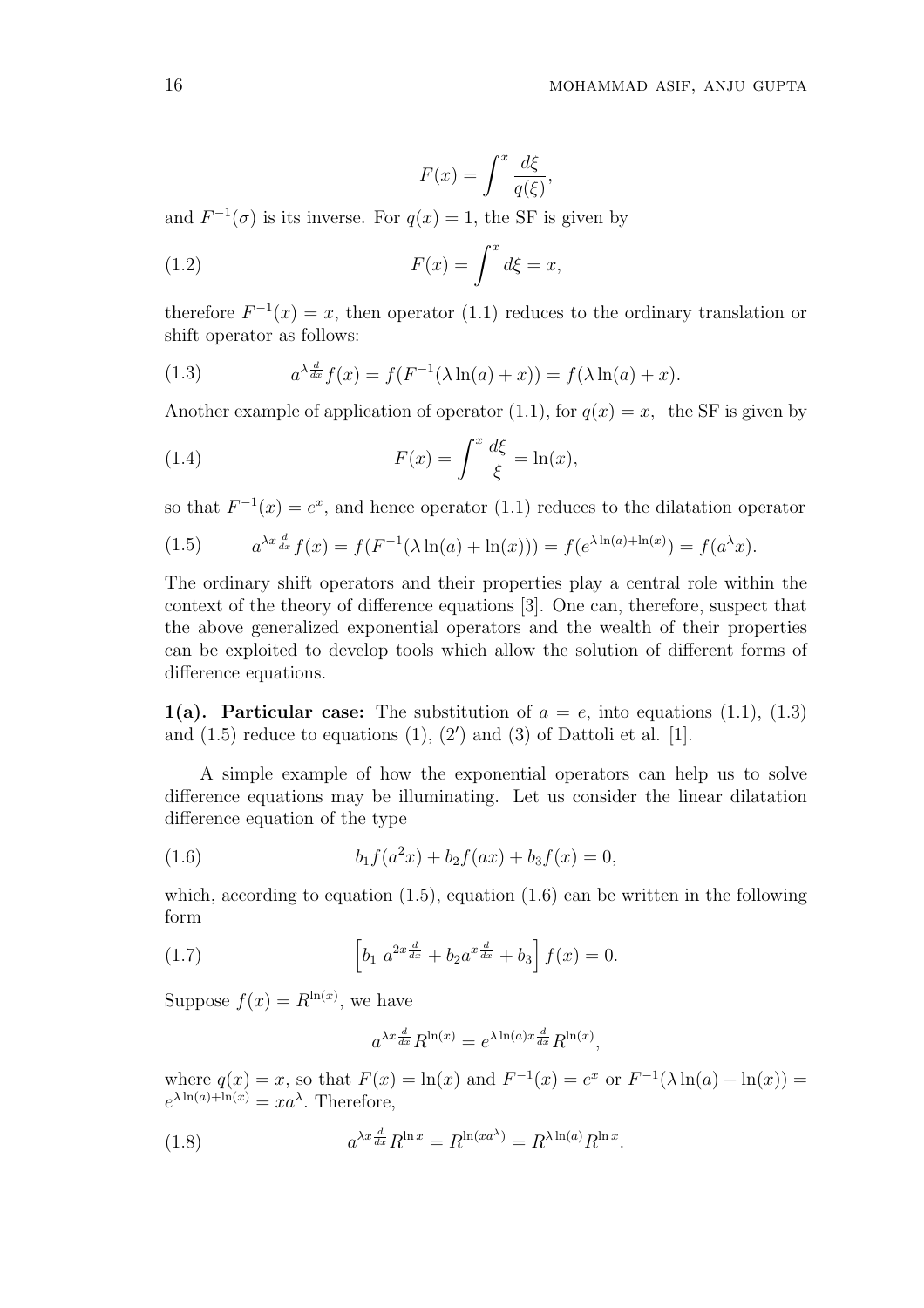Hence we can associate with equation (1.7) the characteristic equation

(1.9) 
$$
[b_1 R^{2\ln(a)} + b_2 R^{\ln(a)} + b_3] R^{\ln(x)} = 0, \text{ or } b_1 R^{2\ln(a)} + b_2 R^{\ln(a)} + b_3 = 0,
$$

whose roots  $R_1^{\ln(a)}$  $l_1^{\ln(a)}$  and  $R_2^{\ln(a)}$  $2^{(\text{m}(a))}$  allow to write  $f(x)$  in terms of the following linear combination of independent solutions:

(1.10) 
$$
f(x) = c_1 R_1^{\ln(x)} + c_2 R_2^{\ln(x)} = \sum_{\alpha=1}^{2} c_{\alpha} R_{\alpha}^{\ln(x)}.
$$

The above example indicates that we can extend well-established methods of solutions of difference equations to other types of equations reducible to ordinary difference equations, after a proper change of variable implicit in equations  $(1.1), (1.3).$ 

1(b). Particular case: The replacement of a with e in equations  $(1.6)$ ,  $(1.7)$ ,  $(1.8)$  and  $(1.9)$  give raise to equations  $(5)$ ,  $(6)$ ,  $(7)$ , and  $(8)$  of Dattoli et al. [1].

To give a further example of the flexibility of the formalism associated with exponential operators, let us consider the generalized Heat Equation of the following type

(1.11) 
$$
\begin{cases} \frac{\partial}{\partial \lambda} Q(x, \lambda \ln(a)) = \ln(a) \left[ q(x) \frac{\partial}{\partial x} \right]^2 Q(x, \lambda \ln(a)), \\ Q(x, 0) = g(x), \end{cases}
$$

which can formally be solved by rewriting equation  $(1.11)$  as

$$
\frac{\partial}{\partial \lambda} Q(x, \lambda \ln(a)) - \ln(a) \left[ q(x) \frac{\partial}{\partial x} \right]^2 Q(x, \lambda \ln(a)) = 0,
$$

which can formally be solved by considering this as ordinary linear differential equation of order one, whose I.F. is determined as

$$
e^{-\int \ln(a)\left[q(x)\frac{\partial}{\partial x}\right]^2 d\lambda} = e^{-\ln(a)\left[q(x)\frac{\partial}{\partial x}\right]^2 \lambda} = a^{-\lambda\left[q(x)\frac{\partial}{\partial x}\right]^2},
$$

we can, therefore, find its general solution as

$$
Q(x, \lambda \ln(a))a^{-\lambda \left[q(x)\frac{\partial}{\partial x}\right]^2} = C,
$$

where  $C$  in any constant and using the given initial condition, we get

$$
Q(x,0) = g(x) = C,
$$

and, finally, we obtain the solution of the Heat equation (1.11) as

(1.12) 
$$
Q(x,\lambda \ln(a)) = a^{\lambda[q(x)\frac{\partial}{\partial x}]^{2}}g(x).
$$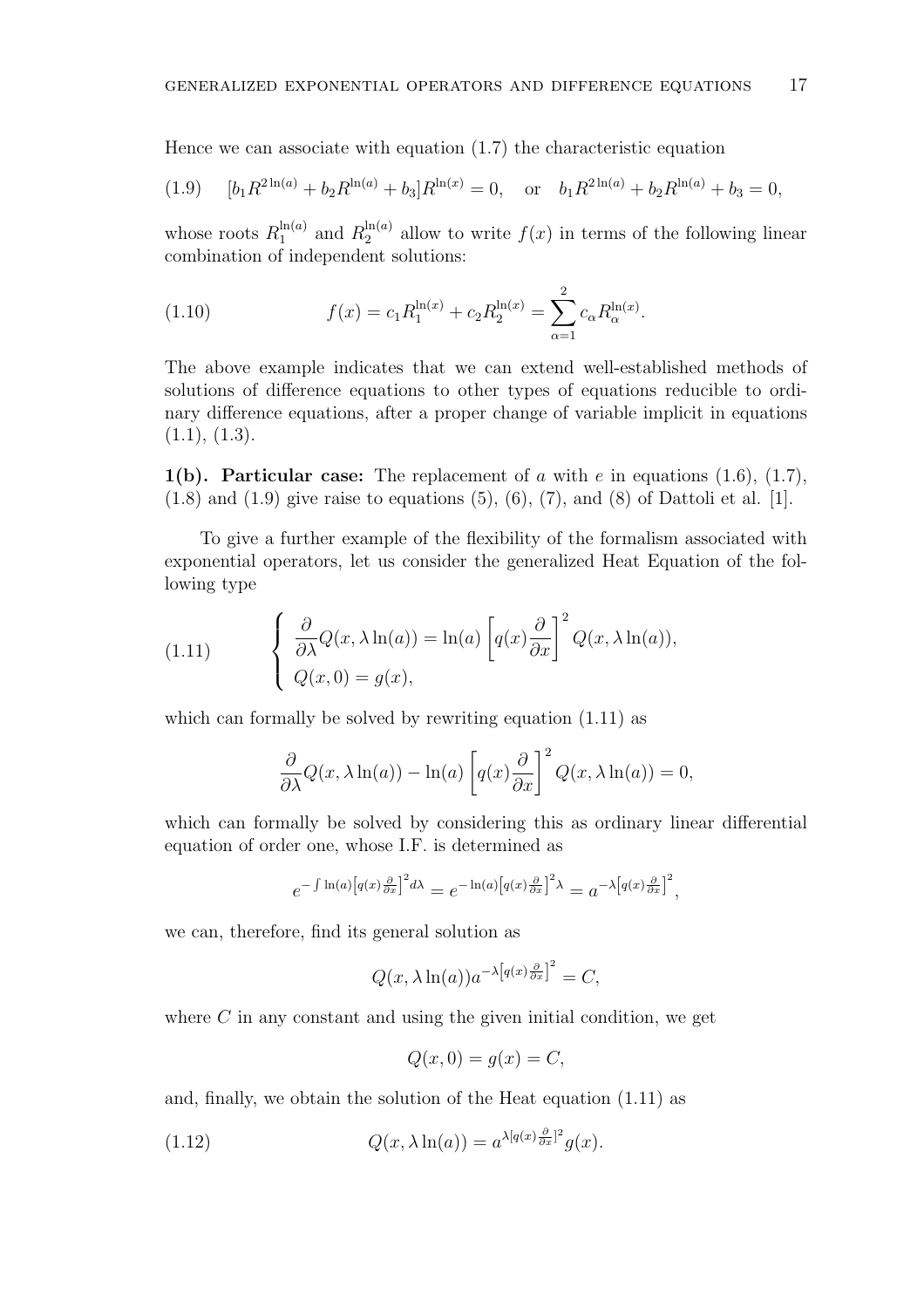Using the identity

$$
e^{b^2} = \frac{1}{\sqrt{\pi}} \int_{-\infty}^{+\infty} e^{-\xi^2 + 2b\xi} d\xi,
$$

and replacing  $b^2$  by  $\lambda \ln(a)[q(x)\frac{\partial}{\partial x}]^2$ , we have

(1.13) 
$$
e^{\lambda \ln(a)[q(x)\frac{\partial}{\partial x}]^2} = a^{\lambda[q(x)\frac{\partial}{\partial x}]^2} = \frac{1}{\sqrt{\pi}} \int_{-\infty}^{+\infty} e^{-\xi^2 + 2\sqrt{\lambda \ln(a)}\xi} d\xi.
$$

Using equation  $(1.1)$ , finally yields the solution of equation  $(1.11)$  in the form of an integral transform, which can be viewed as a generalized Gauss transform

(1.14) 
$$
a^{\lambda[q(x)\frac{\partial}{\partial x}]^2}g(x) = \frac{1}{\sqrt{\pi}} \int_{-\infty}^{+\infty} e^{-\xi^2} g(F^{-1}(2\xi\sqrt{\lambda\ln(a)} + F(x)))d\xi.
$$

or, in other words, we have

(1.14)' 
$$
Q(x, \lambda \ln(a)) = \frac{1}{\sqrt{\pi}} \int_{-\infty}^{+\infty} e^{-\xi^2} g(F^{-1}(2\xi \sqrt{\lambda \ln(a)} + F(x))) d\xi.
$$

It is evident that the formalism associated with generalized exponential operators can be exploited in many flexible ways in finding the general solution of a large number of problems. This paper is devoted to the discussion of methods which provide the solution of the classes of "difference" and generalized "Heat" equations and we shall see that the techniques we propose offer reliable analytical tools and efficient numerical algorithms.

1(c). Particular case: To put  $a = e$ , in the equations (1.11), (1.12), and (1.14) give raise the same forms of the equations (10), (11) and (13) respectively of Dattoli et al. [1].

#### 2. Generalized difference equations

Before discussing the problem in its generality, let us consider the equation of the following type, as a further example, which reduces to  $([1]; p. 655 (14))$  when we consider  $a = e$ , we have

(2.1) 
$$
\sum_{\alpha=0}^{N} b_{\alpha} f(x \cos(\alpha \ln(a)) + \sqrt{1 - x^2} \sin(\alpha \ln(a))) = 0,
$$

which belongs to the families of generalized difference equation. This equation can be obtained by the action of the generalized exponential operator on the function  $f(x)$ .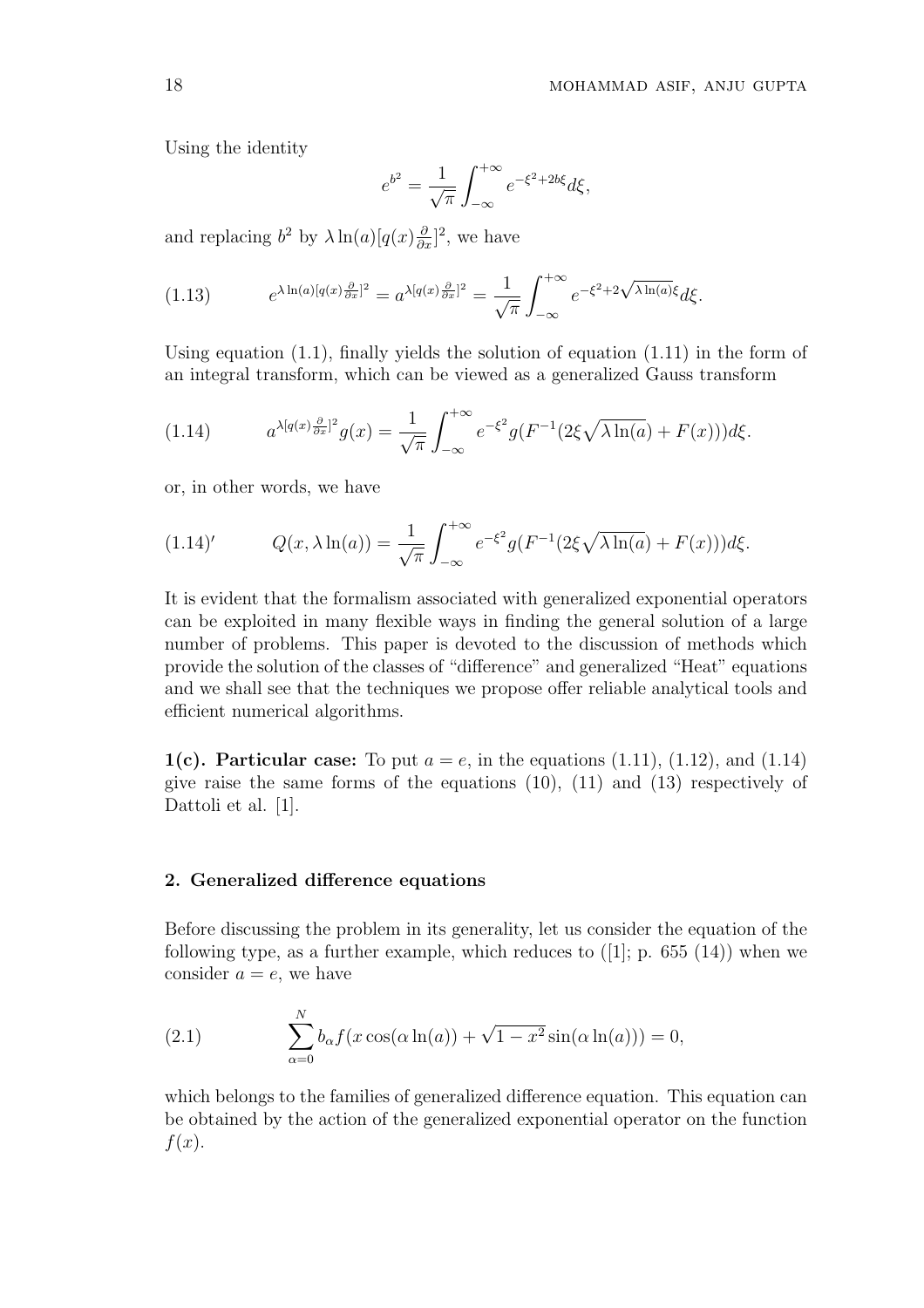$$
\sum_{\alpha=0}^{N} b_{\alpha} f(\sin(\sin^{-1} x) \cos(\alpha \ln(a)) + \cos(\cos^{-1} \sqrt{1 - x^2}) \sin(\alpha \ln(a))) = 0,
$$
  

$$
\sum_{\alpha=0}^{N} b_{\alpha} f(\sin(\sin^{-1} x) \cos(\alpha \ln(a)) + \cos(\sin^{-1} x) \sin(\alpha \ln(a))) = 0,
$$
  

$$
\sum_{\alpha=0}^{N} b_{\alpha} f(\sin(\sin^{-1} x) + \alpha \ln(a)) = 0, \sum_{\alpha=0}^{N} b_{\alpha} a^{\alpha \sqrt{1 - x^2}} f(x) = 0.
$$

According to the discussion of the previous section, the use of the exponential operator

$$
\sum_{\alpha=0}^{N} b_{\alpha} \widehat{A}^{\alpha} f(x) = 0,
$$

where

(2.2)  $\hat{A} = a^{\sqrt{1-x^2} \frac{d}{dx}}$ 

allows to cast (2.1) in the operator form

$$
\Psi(\widehat{A})f(x) = 0,
$$

where

(2.3) 
$$
\Psi(\widehat{A}) = \sum_{\alpha=0}^{N} b_{\alpha} \widehat{A}^{\alpha}.
$$

In this case, the SF associated with (2.2) is

(2.4) 
$$
F(x) = \sin^{-1}(x).
$$

Independent solutions of  $(2.1)$  can, therefore, be constructed in terms of the function  $R^{\sin^{-1}(x)}$ , which satisfies the identity

(2.5) 
$$
\widehat{A}^{\alpha} R^{\sin^{-1}(x)} = R^{\alpha \ln(a)} R^{\sin^{-1}(x)},
$$

the general solution of  $(2.1)$  can finally be written as

(2.6) 
$$
f(x) = \sum_{\alpha=0}^{N} c_{\alpha} R_{\alpha}^{\sin^{-1}(x)}.
$$

N

Similarly, if we consider the following example, we have

(2.1)' 
$$
\sum_{\alpha=0}^{N} b_{\alpha} f(x \cos(\alpha \ln(a)) - \sqrt{1 - x^2} \sin(\alpha \ln(a))) = 0,
$$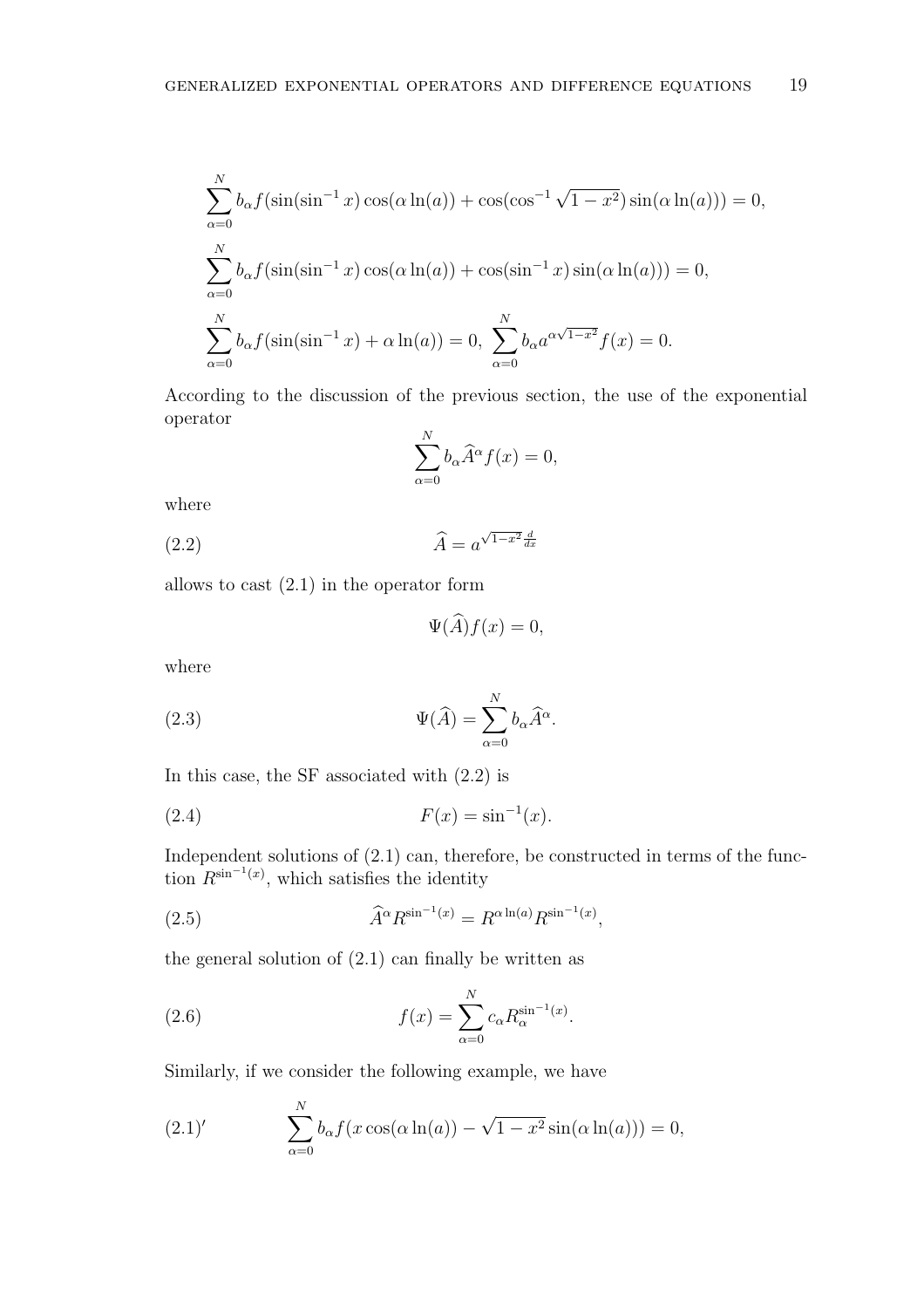which belongs to the families of generalized difference equation. According to the discussion of the previous section, the use of the exponential operator

$$
\widehat{A} = a^{-\sqrt{1-x^2}\frac{d}{dx}}
$$

allows to cast  $(2.1)'$  in the operator form  $(2.3)$ . In this case the SF associated with  $(2.2)'$  is

(2.4)' 
$$
F(x) = \cos^{-1}(x).
$$

Independent solutions of  $(2.1)'$  can be therefore constructed in terms of the function  $R^{\cos^{-1}(x)}$ , which satisfies the identity

$$
\widehat{A}^{\alpha} R^{\cos^{-1}(x)} = R^{\alpha \ln(a)} R^{\cos^{-1}(x)}.
$$

The general solution of  $(2.1)'$  can finally be written as

(2.6)' 
$$
f(x) = \sum_{\alpha=0}^{N} c_{\alpha} R_{\alpha}^{\cos^{-1}(x)},
$$

where  $R_{\alpha}^{\ln(a)}$  are the roots of the characteristic equation

$$
\Psi(R^{\ln(a)}) = 0.
$$

From the above discussion it is now clear that, whenever one deals with equations of the type

(2.8) 
$$
\sum_{\alpha=0}^{N} b_{\alpha} f(F^{-1}(\alpha \ln(a) + F(x))) = 0,
$$

one can associate it with the generalized exponential operator

$$
\widehat{A} = a^{q(x)\frac{d}{dx}},
$$

which allows to cast  $(2.8)$  in the operator form  $(2.3)$  and we get the relevant solution in the form

(2.10) 
$$
f(x) = \sum_{\alpha=0}^{N} c_{\alpha} R_{\alpha}^{\int^{x} \frac{d\xi}{q(\xi)}}.
$$

**2(a). Particular case:** when we substitute  $a = e$  in equations (2.1), (2.2), (2.3),  $(2.5), (2.7), (2.8)$  and  $(2.9)$  then these equation lead to equations  $(14), (15), (16),$  $(18)$ ,  $(20)$ ,  $(21)$  and  $(22)$  respectively due to Dattoli et al. [1].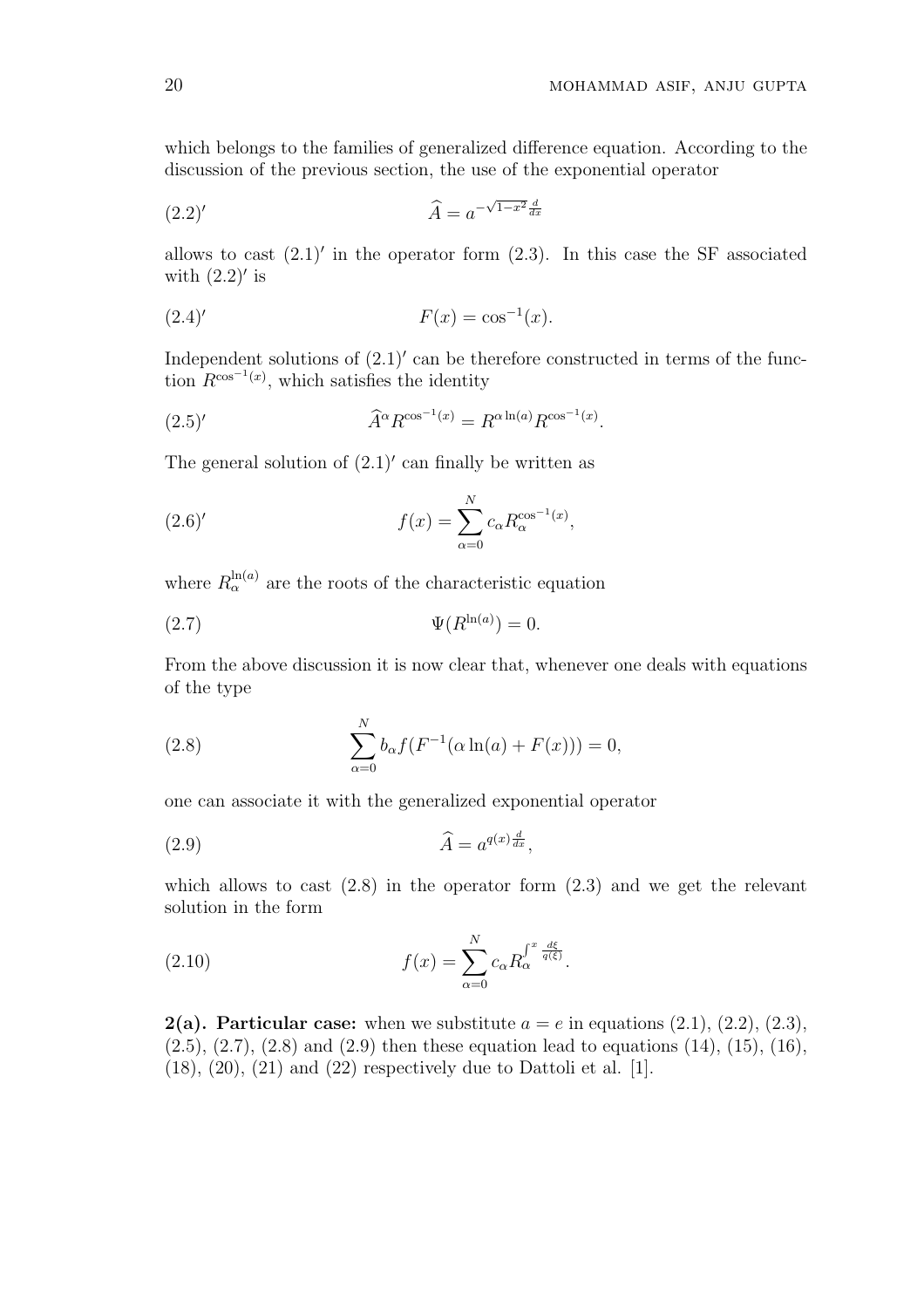A useful example is given by the equation

(2.11) 
$$
\sum_{\alpha=0}^{N} b_{\alpha} f\left(\frac{x}{1-\alpha \ln(a)x}\right) = 0,
$$

by making use of the shift operator  $a^{x^2} \frac{d}{dx}$ , which allows to cast (2.11) in the operator form (2.3), i.e.,

$$
\sum_{\alpha=0}^{N} b_{\alpha} f\left(-\frac{1}{\alpha \ln(a) - \frac{1}{x}}\right) = 0,
$$

$$
\sum_{\alpha=0}^{N} b_{\alpha} a^{\alpha x^{2}} \frac{d}{dx} f(x) = 0,
$$

$$
\sum_{\alpha=0}^{N} b_{\alpha} \widehat{A}^{\alpha} f(x) = 0,
$$

where

$$
\widehat{A} = a^{x^2 \frac{d}{dx}}, \quad \Psi(\widehat{A}) f(x) = 0 \text{ and } \quad \Psi(A) = \sum_{\alpha=0}^{N} b_{\alpha} \widehat{(A)^{\alpha}}.
$$

In this case, the SF associated with  $(2.11)$  is  $F(x) = -$ 1  $\overline{x}$ . Its solution can thus be written as

(2.12) 
$$
f(x) = \sum_{\alpha=1}^{N} c_{\alpha} R_{\alpha}^{-\frac{1}{x}}.
$$

The validity of the above solutions is limited to the case in which  $R_{\alpha}^{\ln(a)}$  is not a multiple root of the characteristic equation; this point will be discussed in the concluding section.

**2(b). Particular case:** Replacing a with  $e$  in equation  $(2.11)$  reduce to Dattoli et al.  $([1]; p.656(24)).$ 

In the tunes of Dattoli et al.  $([1]; p. 656(26))$ , let us introduce the following operational identities:

(2.13) 
$$
\begin{cases} \hat{A}^{\pm\alpha}b^{\int^{x}\frac{d\xi}{q(\xi)}}=b^{\pm\alpha\ln(a)}b^{\int^{x}\frac{d\xi}{q(\xi)}},\\ \hat{A}^{\pm\alpha}(b^{\int^{x}\frac{d\xi}{q(\xi)}}\phi(x))=b^{\int^{x}\frac{d\xi}{q(\xi)}}(b^{\ln(a)}\hat{A})^{\pm\alpha}\phi(x). \end{cases}
$$

valid for exponential operators of the form (2.9).

We note that, according to the first of  $(2.13)$ , the non-homogeneous equation

(2.14) 
$$
\Psi(\widehat{A})f(x) = Cb^{\int^x \frac{d\xi}{q(\xi)}},
$$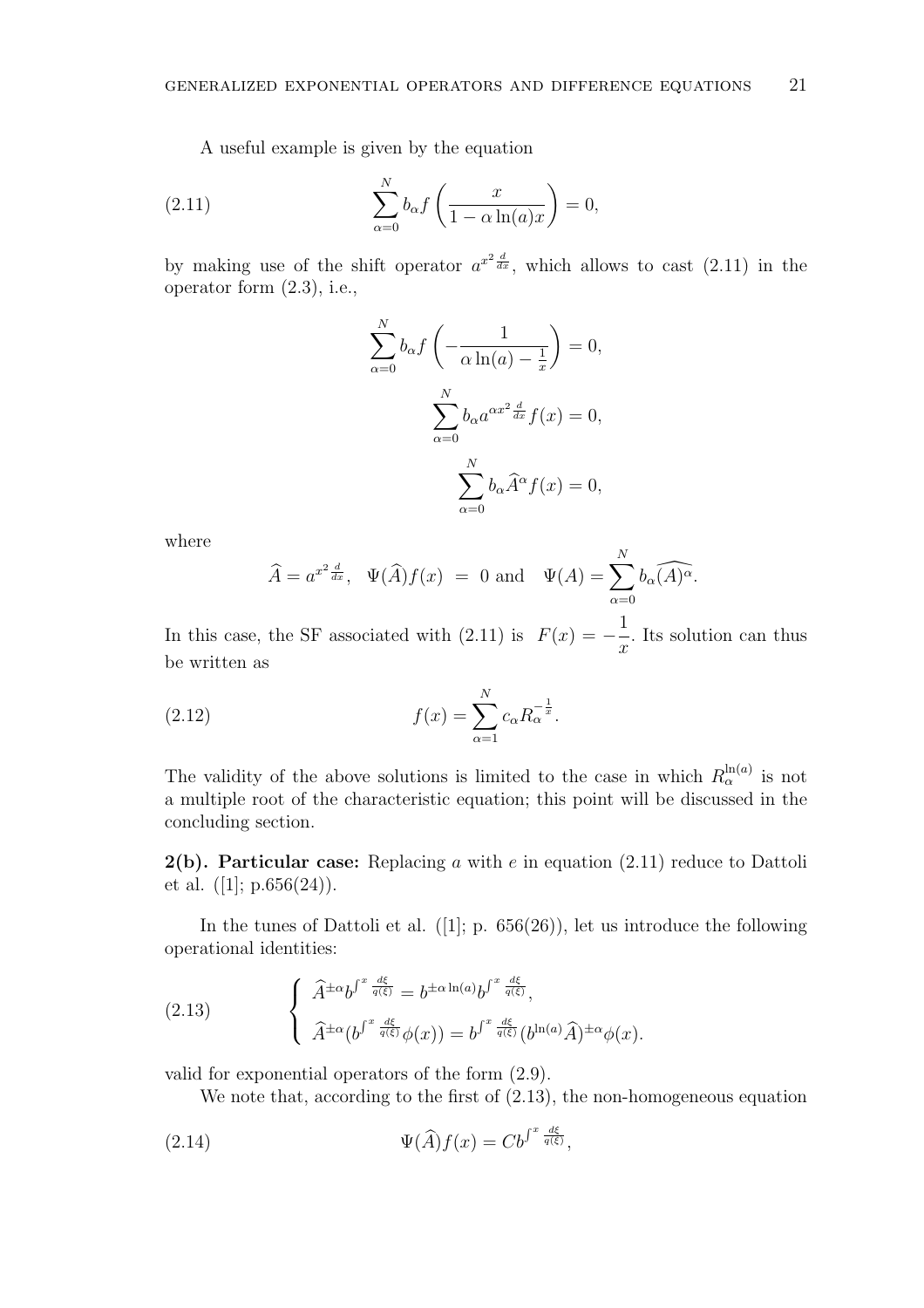where C is a constant and  $b^{\ln(a)}$  is not a root of the characteristic equation, admits the particular solution

(2.15) 
$$
f(x) = \frac{Cb^{\int^x \frac{d\xi}{q(\xi)}}}{\Psi(b^{\ln(a)})}.
$$

In the slightly more complicated case

(2.16) 
$$
\Psi(\widehat{A})f(x) = C b^{\int^x \frac{d\xi}{q(\xi)}} \phi(x),
$$

the second of (2.13) yields

(2.17) 
$$
f(x) = C b^{\int^x \frac{d\xi}{q(\xi)}} \frac{1}{\Psi(b^{\ln(a)}\widehat{A})} \phi(x).
$$

Further comments shall be discussed in the concluding section.

**2(c). Particular case:** When  $a = e$ , equations (2.14), (2.15), (2.16) and (2.17) convert into equations (27), (28), (29) and (30) of Dattoli et al. [1].

## 3. Generalized shift operators and Jackson derivatives

In the previous section, we have considered linear equations involving discrete power of the generalized exponential operator. Here, we shall discuss examples in which the exponents are not necessarily integers. The introductory example is

(3.1) 
$$
\frac{f(a^{\lambda}x) - f(x)}{\lambda \ln(a)} = g(x),
$$

where  $f(x)$  is unknown,  $\lambda \in C$ , and  $g(x)$  is an analytical function. The use of the dilatation operator allows to cast equation (2.17) in the form of a the Jackson derivative [4], namely

(3.2) 
$$
\frac{a^{\lambda \frac{d}{d\xi}} - 1}{\lambda \ln(a)} f(x) = g(x).
$$

The operator on the left hand side can formally be inverted and by writing the differentiation variable in terms of the inverse of the SF we find

(3.3) 
$$
f(e^{\xi}) = \frac{\lambda \ln(a)}{a^{\lambda \frac{d}{d\xi}} - 1} g(e^{\xi}).
$$

The operator on the r.h.s. of (3.3) can be expanded as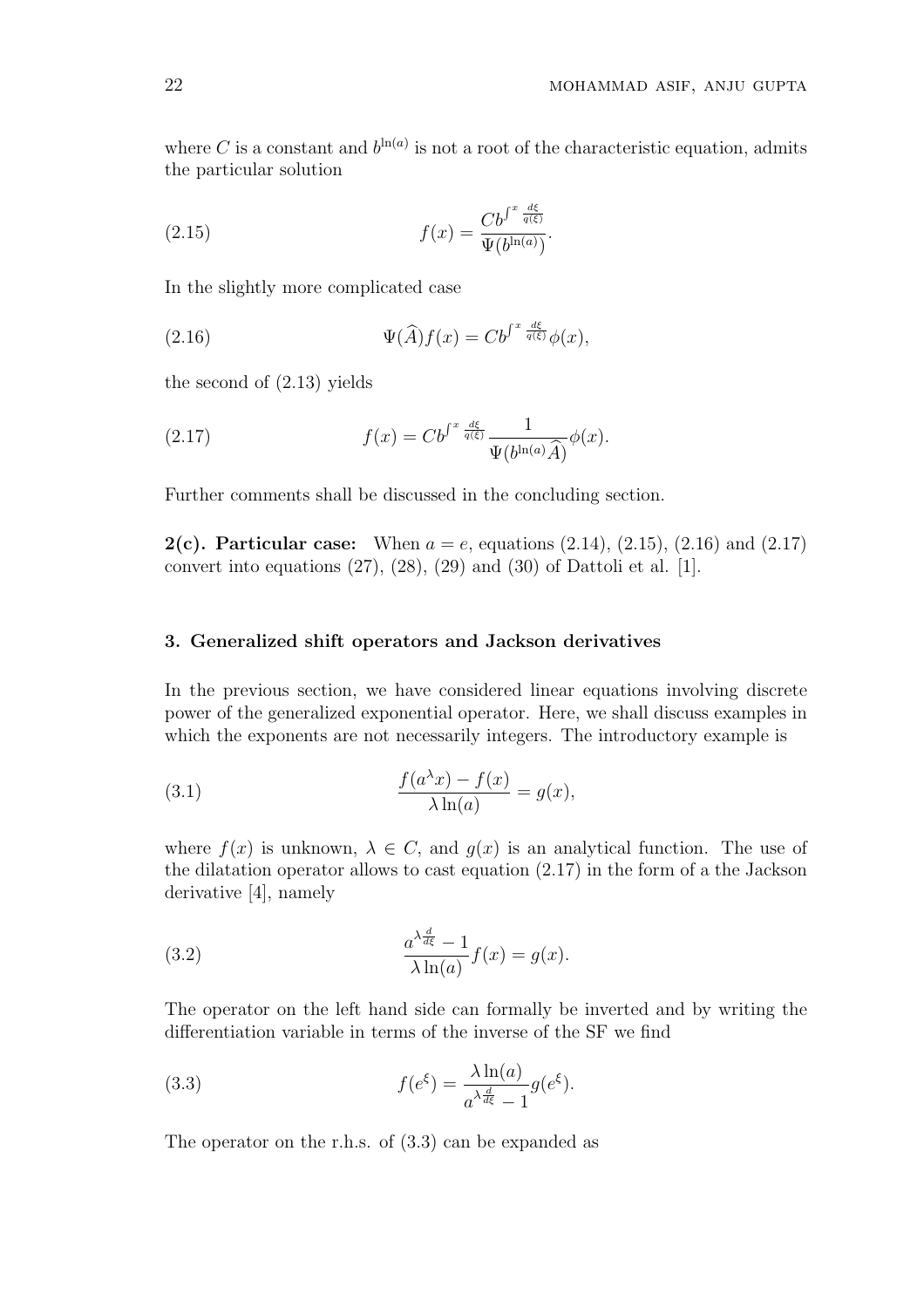$$
\frac{\lambda \ln(a)}{a^{\lambda \frac{d}{d\xi}} - 1} = \frac{\lambda \ln(a)}{\lambda \ln(a) \frac{d}{d\xi} + \frac{1}{2!} (\lambda \ln(a) \frac{d}{d\xi})^2 + \frac{1}{3!} (\lambda \ln(a) \frac{d}{d\xi})^3 + \cdots}
$$
\n
$$
= \frac{1}{\frac{d}{d\xi} \left[ 1 + \frac{1}{2!} (\lambda \ln(a) \frac{d}{d\xi}) + \frac{1}{3!} (\lambda \ln(a) \frac{d}{d\xi})^2 + \cdots \right]}
$$
\n
$$
= D_{\xi}^{-1} \left[ 1 + \left( \frac{1}{2!} \lambda \ln(a) \frac{d}{d\xi} + \frac{1}{3!} (\lambda \ln(a) \frac{d}{d\xi})^2 + \cdots \right) \right]^{-1}
$$
\n
$$
= D_{\xi}^{-1} \left[ 1 - \left( \frac{1}{2!} \lambda \ln(a) \frac{d}{d\xi} + \frac{1}{3!} (\lambda \ln(a) \frac{d}{d\xi})^2 + \cdots \right) + \left( \frac{1}{2!} \lambda \ln(a) \frac{d}{d\xi} + \frac{1}{3!} (\lambda \ln(a) \frac{d}{d\xi})^2 + \cdots \right)^2 + \cdots \right]
$$
\n
$$
= D_{\xi}^{-1} \left[ 1 - \frac{1}{2} \lambda \ln(a) \frac{d}{d\xi} + \left( \frac{1}{4} - \frac{1}{6} \right) (\lambda \ln(a) \frac{d}{d\xi})^2 - \left( \frac{1}{24} + \frac{1}{8} \right) (\lambda \ln(a) \frac{d}{d\xi})^3 + \cdots \right]
$$
\n
$$
= D_{\xi}^{-1} \left[ 1 - \frac{1}{2} \lambda \ln(a) \frac{d}{d\xi} + \frac{1}{12} (\lambda \ln(a) \frac{d}{d\xi})^2 - \frac{1}{6} (\lambda \ln(a) \frac{d}{d\xi})^3 + \cdots \right]
$$
\n
$$
= D_{\xi}^{-1} \left[ B_0 + \frac{B_1}{1!} \lambda \ln(a) \frac{d}{d\xi} + \frac{B_2}{2!} (\lambda \ln(a) \frac{d}{d\xi})^2 + \frac{B_3}{3!} (\lambda
$$

(3.4) 
$$
\frac{\lambda \ln(a)}{a^{\lambda \frac{d}{d\xi}} - 1} = D_{\xi}^{-1} \sum_{n=0}^{\infty} \frac{B_n}{n!} (\lambda \ln(a))^n \left(\frac{d}{d\xi}\right)^n,
$$

where

(3.5) 
$$
B_0 = 1, B_1 = -\frac{1}{2}, B_2 = \frac{1}{6}, B_3 = -1, ...
$$

are Bernoulli numbers (see [9]; p.300(9)) and  $D_{\epsilon}^{-1}$  $\zeta^{-1}$  is the inverse of the derivative operator. Since  $g(x)$  has a Taylor expansion  $(g(x)) = \sum_{n=0}^{\infty}$  $m=0$  $(b_m x^m)$ , we get from equations (3.3), (3.4)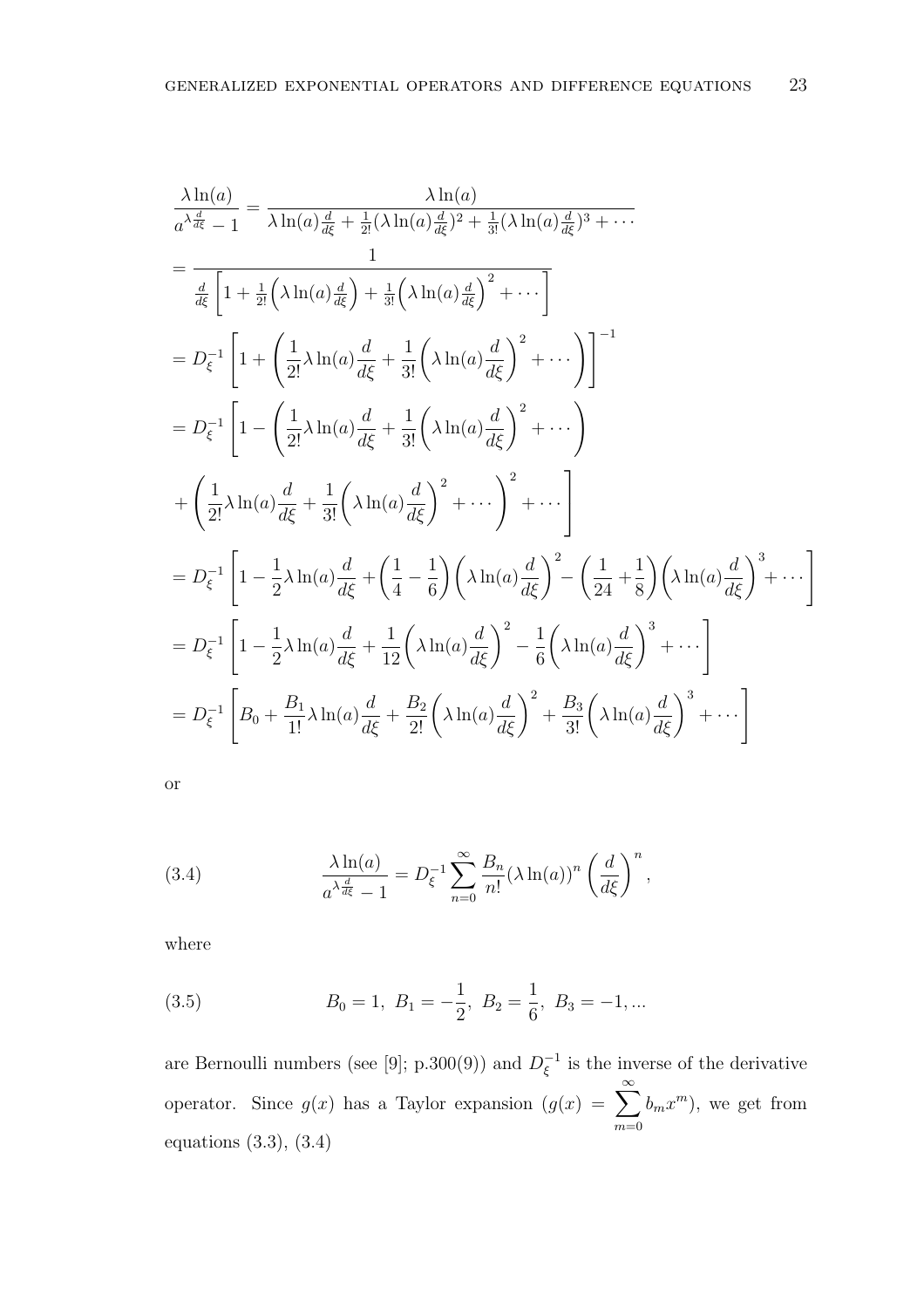$$
f(e^{\xi}) = D_{\xi}^{-1} \sum_{n=0}^{\infty} \frac{B_{n}}{n!} (\lambda \ln(a))^{n} \left(\frac{d}{d\xi}\right)^{n} \left(\sum_{m=0}^{\infty} b_{m}e^{mk}\right)
$$
  
\n
$$
= D_{\xi}^{-1} \left[ B_{0} + \frac{B_{1}}{1!} \lambda \ln(a) \frac{d}{d\xi} + \frac{B_{2}}{2!} \left(\lambda \ln(a) \frac{d}{d\xi}\right)^{2} + \frac{B_{3}}{3!} \left(\lambda \ln(a) \frac{d}{d\xi}\right)^{3} + \cdots \right] \sum_{m=0}^{\infty} b_{m}e^{mk}
$$
  
\n
$$
= D_{\xi}^{-1} \left[ 1 - \frac{1}{2} \lambda \ln(a) \frac{d}{d\xi} + \frac{1}{12} \left(\lambda \ln(a) \frac{d}{d\xi}\right)^{2} - \frac{1}{6} \left(\lambda \ln(a) \frac{d}{d\xi}\right)^{3} + \cdots \right] \sum_{m=0}^{\infty} b_{m}e^{mk}
$$
  
\n
$$
= D_{\xi}^{-1} \left[ b_{0} + \sum_{m=1}^{\infty} b_{m}e^{mk} - \frac{1}{2} \lambda \ln(a) \sum_{m=0}^{\infty} b_{m}me^{mk}
$$
  
\n
$$
+ \frac{1}{12} (\lambda \ln(a))^{2} \sum_{m=0}^{\infty} b_{m}(m)e^{2m\xi} - \frac{1}{6} (\lambda \ln(a))^{3} \sum_{m=0}^{\infty} b_{m}(m)^{3}e^{mk} + \cdots \right]
$$
  
\n
$$
= \left[ b_{0}\xi + \sum_{m=1}^{\infty} \frac{b_{m}}{m}e^{mk} - \frac{1}{2} \lambda \ln(a) \sum_{m=0}^{\infty} b_{m}e^{mk}
$$
  
\n
$$
+ \frac{1}{12} (\lambda \ln(a))^{2} \sum_{m=0}^{\infty} b_{m}(m)e^{mk} - \frac{1}{6} (\lambda \ln(a))^{3} \sum_{m=0}^{\infty} b_{m}(m)^{2}e^{mk} + \cdots \right]
$$
  
\n
$$
= b_{0}\xi + \left( 1
$$

$$
f(e^{\xi}) = \sum_{m=1}^{\infty} b_m \frac{\lambda \ln(a) e^{m\xi}}{e^{\lambda m \ln(a)} - 1} + b_0 \xi,
$$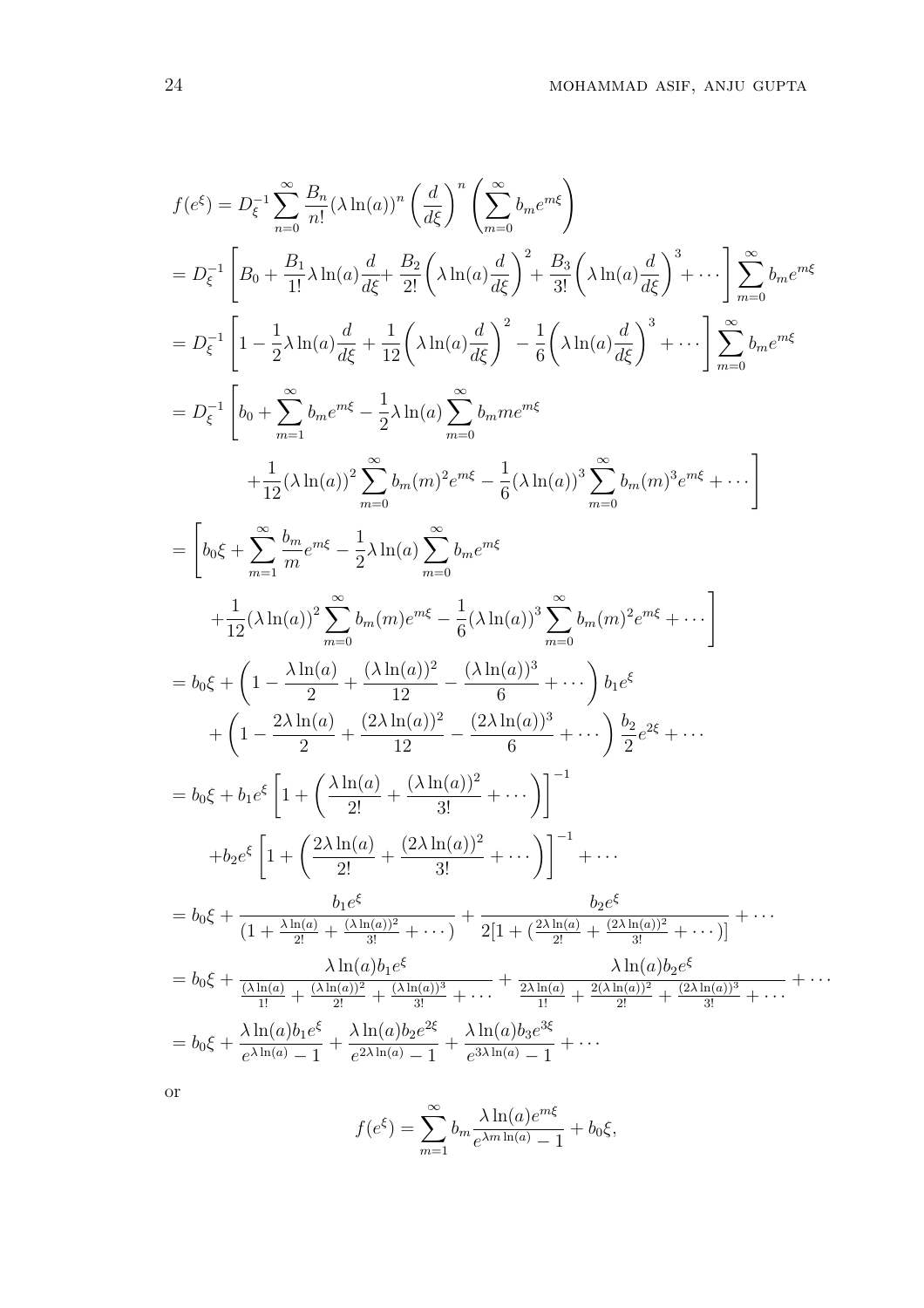(3.6) 
$$
f(e^{\xi}) = \sum_{m=1}^{\infty} b_m \frac{\lambda \ln(a) e^{m\xi}}{a^{\lambda m} - 1} + b_0 \xi.
$$

Going back to the original variable, we get

(3.7) 
$$
f(x) = \sum_{m=1}^{\infty} b_m \frac{\lambda \ln(a) x^m}{a^{\lambda m} - 1} + b_0 \ln(x).
$$

The series on the right hand side of equation (3.6) provides the solution of our problem.

Taking another example,  $g(x) = \sin(x) = \sum_{n=0}^{\infty}$  $m=0$  $(-1)^m x^{2m+1}$  $\frac{1}{(2m+1)!}$ , we find

$$
f(e^{\xi}) = D_{\xi}^{-1} \sum_{n=0}^{\infty} \frac{B_n(\lambda \ln(a))^n}{n!} \left(\frac{d}{d\xi}\right)^n \sum_{m=0}^{\infty} \frac{(-1)^m e^{(2m+1)\xi}}{(2m+1)!}
$$
  
\n
$$
= D_{\xi}^{-1} \left[ B_0 + \frac{B_1}{1!} \lambda \ln(a) \frac{d}{d\xi} + \frac{B_2}{2!} \left(\lambda \ln(a) \frac{d}{d\xi}\right)^2 + \frac{B_3}{3!} \left(\lambda \ln(a) \frac{d}{d\xi}\right)^3 + \cdots \right] \cdot \sum_{m=0}^{\infty} \frac{(-1)^m e^{(2m+1)\xi}}{(2m+1)!}
$$
  
\n
$$
= D_{\xi}^{-1} \left[ 1 - \frac{1}{2} \lambda \ln(a) \frac{d}{d\xi} + \frac{1}{12} \left(\lambda \ln(a) \frac{d}{d\xi}\right)^2 - \frac{1}{6} \left(\lambda \ln(a) \frac{d}{d\xi}\right)^3 + \cdots \right] \cdot \sum_{m=0}^{\infty} \frac{(-1)^m e^{(2m+1)\xi}}{(2m+1)!}
$$
  
\n
$$
= D_{\xi}^{-1} \left[ \sum_{m=0}^{\infty} \frac{(-1)^m e^{(2m+1)\xi}}{(2m+1)!} - \frac{1}{2} \left(\lambda \ln(a) \frac{d}{d\xi}\right) \sum_{m=0}^{\infty} \frac{(-1)^m e^{(2m+1)\xi}}{(2m+1)!}
$$
  
\n
$$
+ \frac{1}{12} \left(\lambda \ln(a) \frac{d}{d\xi}\right)^2 \sum_{m=0}^{\infty} \frac{(-1)^m e^{(2m+1)\xi}}{(2m+1)!} - \frac{1}{6} \left(\lambda \ln(a) \frac{d}{d\xi}\right)^3 \sum_{m=0}^{\infty} \frac{(-1)^m e^{(2m+1)\xi}}{(2m+1)!} \cdot \cdots \right]
$$
  
\n
$$
= \sum_{m=0}^{\infty} \frac{(-1)^m}{(2m+1)(2m+1)!} e^{(2m+1)\xi} - \frac{1}{2} \lambda \ln(a) \sum_{m=0}^{\infty} \frac{(-1)^m
$$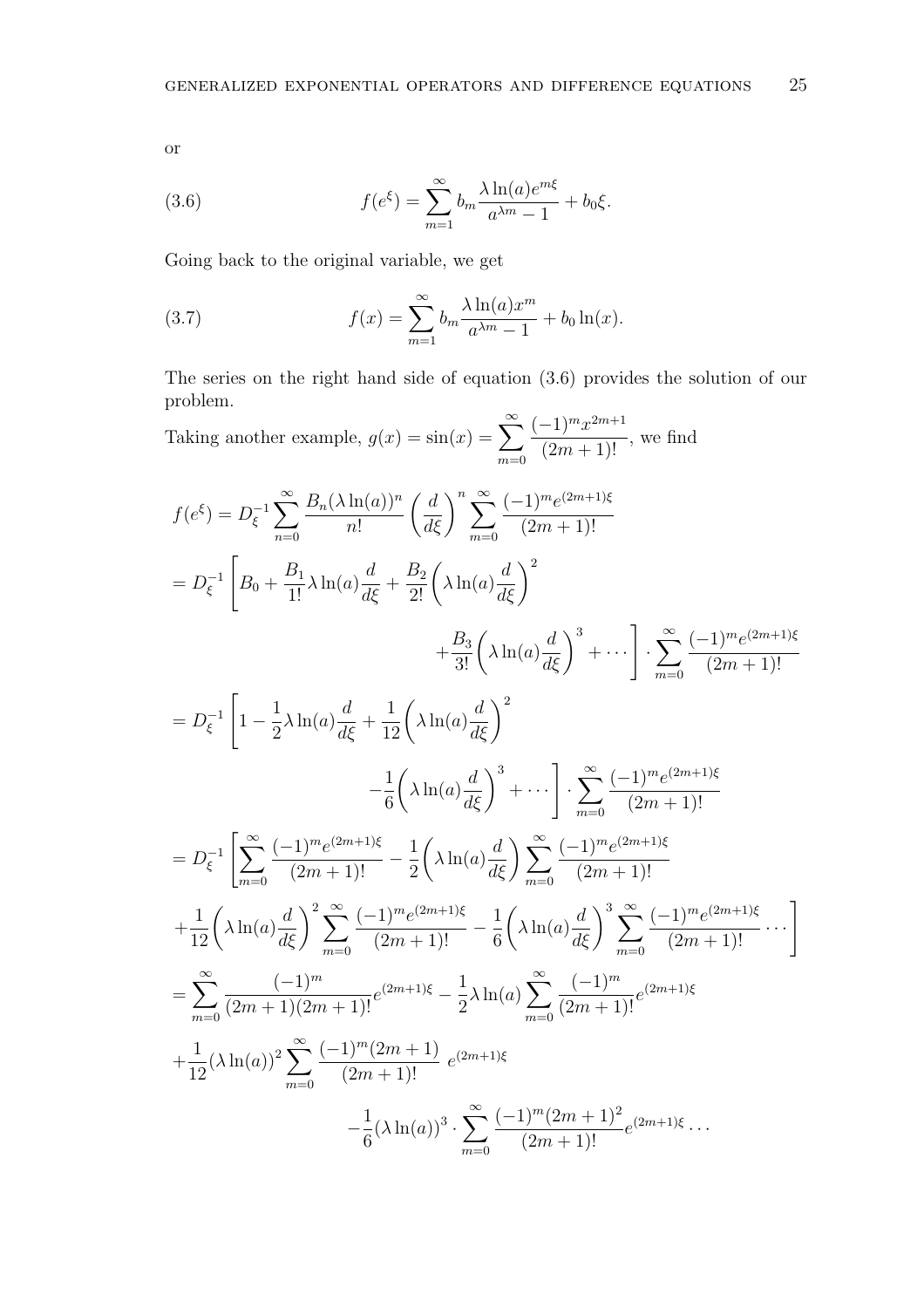$$
= \sum_{m=0}^{\infty} \frac{(-1)^m e^{(2m+1)\xi}}{(2m+1)(2m+1)!} \left[ 1 - \frac{\lambda \ln(a)(2m+1)}{2} + \frac{(\lambda \ln(a))^2 (2m+1)^2}{12} - \frac{(\lambda \ln(a))^3 (2m+1)^3}{6} + \cdots \right]
$$
  
= 
$$
\sum_{m=0}^{\infty} \frac{(-1)^m e^{(2m+1)\xi}}{(2m+1)(2m+1)!} \left[ 1 + \frac{\lambda \ln(a)(2m+1)}{2!} + \frac{(\lambda \ln(a))^2 (2m+1)^2}{3!} + \cdots \right]^{-1}
$$

$$
f(e^{\xi}) = \sum \frac{\lambda \ln(a)}{a^{\lambda(2m+1)} - 1} \frac{(-1)^m}{(2m+1)!} e^{(2m+1)\xi}
$$

or

(3.8) 
$$
f(x) = \sum \frac{\lambda \ln(a)}{a^{\lambda(2m+1)} - 1} \frac{(-1)^m}{(2m+1)!} x^{2m+1}.
$$

It is essentially the series defining  $g(x)$ , provided that  $b_m$  is replaced by

$$
\frac{b_m \lambda \ln a}{a^{\lambda m}-1} \, .
$$

If, e.g., we take  $g(x) = \cos(x)$ , we find

(3.8)' 
$$
f(x) = \sum \frac{\lambda \ln(a)}{a^{\lambda(2m)} - 1} \frac{(-1)^m}{(2m)!} x^{2m},
$$

and for  $g(x) = e^{x^q}$ , we get

(3.9) 
$$
f(x) = \sum_{m=1}^{\infty} \frac{\lambda \ln(a)}{a^{\lambda q m} - 1} \frac{x^{q m}}{m!} + \ln(x).
$$

We can, therefore, conclude that the primitive of a Jackson derivative can be constructed according to the above-quoted recipe.

This method can also be generalized and the concept of Jackson derivative extended to other forms of exponential operators. In this case we consider equation of the type

(3.10) 
$$
\frac{f(x)\cos(\lambda\ln(a)) + \sqrt{1-x^2}\sin(\lambda\ln(a))}{\lambda\ln(a)} = g(x),
$$

with the assistance of equation  $(2.2)$ , we write equation  $(3.10)$  as follows:

(3.11) 
$$
\frac{a^{\lambda\sqrt{1-x^2}}f(x)-f(x)}{\lambda\ln(a)}=g(x) \text{ or } \frac{(a^{\lambda\sqrt{1-x^2}}-1)}{\lambda\ln(a)}f(x)=g(x),
$$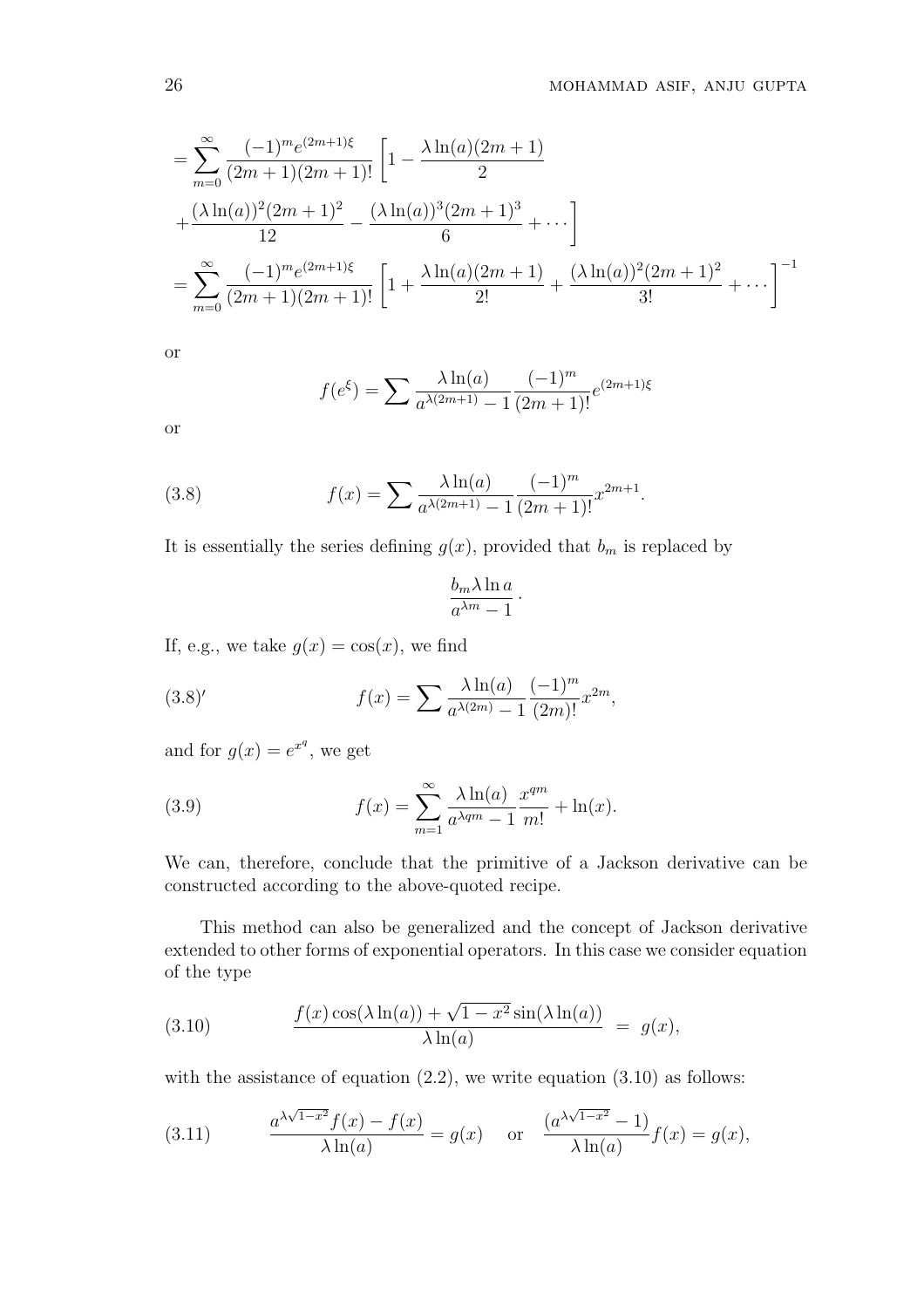by assuming  $g(x)$  is an odd function there taking  $x = \sin \xi$ , we have

(3.12)  
\n
$$
\frac{d}{d\xi} = \frac{d}{dx}\frac{dx}{d\xi} = \cos \xi \frac{d}{dx},
$$
\n
$$
\frac{(a^{\lambda \frac{d}{d\xi}} - 1)}{\lambda \ln(a)} f(\sin \xi) = g(\sin \xi), \text{ or}
$$
\n
$$
f(\sin \xi) = \frac{\lambda \ln(a)}{a^{\lambda \frac{d}{d\xi}} - 1} g(\sin \xi),
$$

let us find out the expansion of the first factor of the r.h.s. of equation (3.12) with the help of equation (3.4), we have

(3.13) 
$$
f(\sin \xi) = D_{\xi}^{-1} \sum_{n=0}^{\infty} \frac{B_n}{n!} (\lambda \ln(a))^n \left(\frac{d}{d\xi}\right)^n g(\sin \xi),
$$

since  $g(x)$  in an odd and analytic function, then  $g(\sin \xi)$ , can be expanded by Taylor expansion such as  $g(\sin \xi) = \sum_{n=0}^{\infty}$  $m=0$  $b_{2m+1}(\sin \xi)^{2m+1}$ , we have from (3.13),

$$
f(\sin \xi) = D_{\xi}^{-1} \sum_{n=0}^{\infty} \frac{B_n}{n!} (\lambda \ln(a))^n \left(\frac{d}{d\xi}\right)^n \sum_{m=0}^{\infty} b_{2m+1} (\sin \xi)^{2m+1}
$$
  
\n
$$
= D_{\xi}^{-1} \sum_{n=0}^{\infty} \frac{B_n}{n!} (\lambda \ln(a))^n \left(\frac{d}{d\xi}\right)^n \sum_{m=0}^{\infty} b_{2m+1} \left[\frac{e^{i\xi} - e^{-i\xi}}{2i}\right]^{2m+1}
$$
  
\n
$$
= D_{\xi}^{-1} \sum_{n=0}^{\infty} \frac{B_n}{n!} (\lambda \ln(a))^n \left(\frac{d}{d\xi}\right)^n \sum_{m=0}^{\infty} \frac{b_{2m+1}(-i)^{2m+1}}{2^{2m+1}} (-e^{-i\xi})^{2m+1} [1 - e^{2i\xi}]^{2m+1}
$$
  
\n
$$
= D_{\xi}^{-1} \left[ B_0 + \frac{B_1(\lambda \ln(a))}{1!} \left(\frac{d}{d\xi}\right) + \frac{B_2(\lambda \ln(a))^2}{2!} \left(\frac{d}{d\xi}\right)^2 + \frac{B_3(\lambda \ln(a))^3}{3!} \left(\frac{d}{d\xi}\right)^3 \cdots \right]
$$
  
\n
$$
\cdot \sum_{m=0}^{\infty} \frac{b_{2m+1}(-i)^{2m+1}}{2^{2m+1}} (-e^{-i\xi})^{2m+1} \sum_{s=0}^{2m+1} {2m+1 \choose s} (-1)^{2m+1-s} e^{[2(2m+1-s)]i\xi}.
$$

Substituting the values of Bernoulli's numbers from equation (3.5), we have

$$
(3.14) = D_{\xi}^{-1} \left[ 1 - \frac{(\lambda \ln(a))}{2} \left( \frac{d}{d\xi} \right) + \frac{(\lambda \ln(a))^2}{12} \left( \frac{d}{d\xi} \right)^2 - \frac{(\lambda \ln(a))^3}{6} \left( \frac{d}{d\xi} \right)^3 \cdots \right]
$$
  

$$
\sum_{m=1}^{\infty} \frac{b_{2m+1}(-i)^{2m+1}}{2^{2m+1}} \sum_{s=0}^{2m+1} {2m+1 \choose s} (-1)^s e^{i[2(m-s)+1]\xi}
$$
  

$$
= \sum_{m=1}^{\infty} \frac{b_{2m+1}(-i)^{2m+1}}{2^{2m+1}} D_{\xi}^{-1} \left[ \sum_{s=0}^{2m+1} {2m+1 \choose s} (-1)^s e^{i[2(m-s)+1]\xi} - \frac{(\lambda \ln(a))}{2} \left( \frac{d}{d\xi} \right) \right]
$$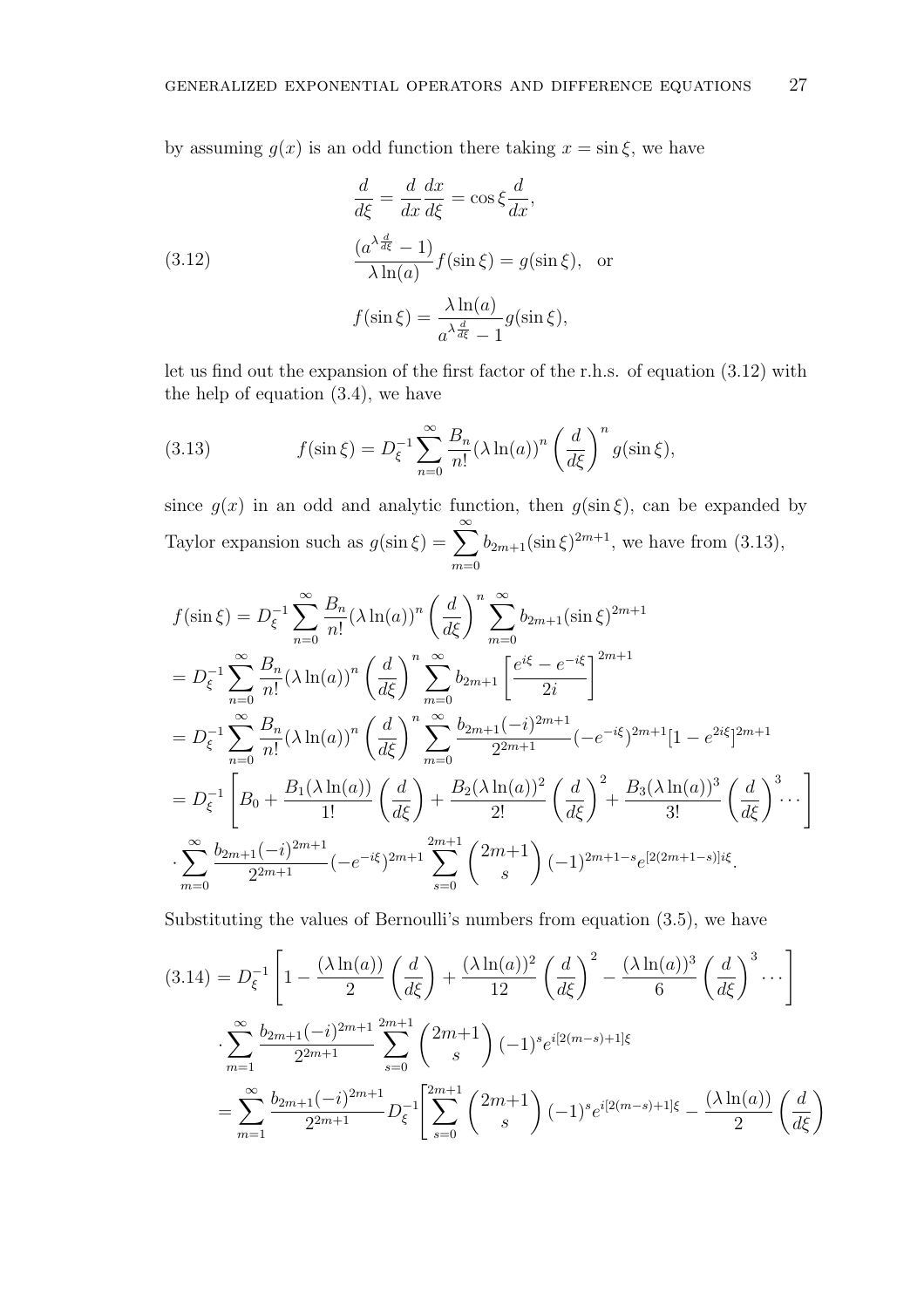$$
\sum_{s=0}^{2m+1} \binom{2m+1}{s} (-1)^s e^{i[2(m-s)+1]\xi} + \frac{(\lambda \ln(a))^2}{12} \left(\frac{d}{d\xi}\right)^2
$$
\n
$$
\sum_{s=0}^{2m+1} \binom{2m+1}{s} (-1)^s e^{i[2(m-s)+1]\xi} - \cdots
$$
\n
$$
= \sum_{m=1}^{\infty} \frac{b_{2m+1}(-i)^{2m+1}}{2^{2m+1}} D_{\xi}^{-1} \left[ \sum_{s=0}^{2m+1} \binom{2m+1}{s} (-1)^s e^{i[2(m-s)+1]\xi} \right.
$$
\n
$$
- \frac{(\lambda \ln(a))^2}{2} \sum_{s=0}^{2m+1} \binom{2m+1}{s} (-1)^s [i\{2(m-s)+1\}\xi] e^{i[2(m-s)+1]\xi} + \frac{(\lambda \ln(a))^2}{12} \sum_{s=0}^{2m+1} \binom{2m+1}{s} (-1)^s [i\{2(m-s)+1\}\xi] e^{i[2(m-s)+1]\xi} - \cdots \right]
$$
\n
$$
= \sum_{m=1}^{\infty} \frac{b_{2m+1}(-i)^{2m+1}}{2^{2m+1}} \left[ \sum_{s=0}^{2m+1} \binom{2m+1}{s} \frac{(-1)^s e^{i[2(m-s)+1]\xi}}{i[2(m-s)+1]} - \frac{(\lambda \ln(a))^2}{2} \sum_{s=0}^{2m+1} \binom{2m+1}{s} (-1)^s e^{i[2(m-s)+1]\xi} + \frac{(\lambda \ln(a))^2}{12} \sum_{s=0}^{2m+1} \binom{2m+1}{s} (-1)^s e^{i[2(m-s)+1]\xi} + \frac{(\lambda \ln(a))^2}{2} \sum_{s=0}^{2m+1} \binom{2m+1}{s} (-1)^s e^{i[2(m-s)+1]\xi} - \cdots \right]
$$
\n
$$
= \sum_{m=1}^{\infty} \frac{b_{2m+1}(-i)^{2m+1}}{2^{2m+1}} \left[ \sum_{s=0}^{2m+1} \binom{2m+1}{s} \frac{(-1)^s e^{i[2(m-s)+1]\xi}}{i[2(m-s)+1]} - \frac{(\
$$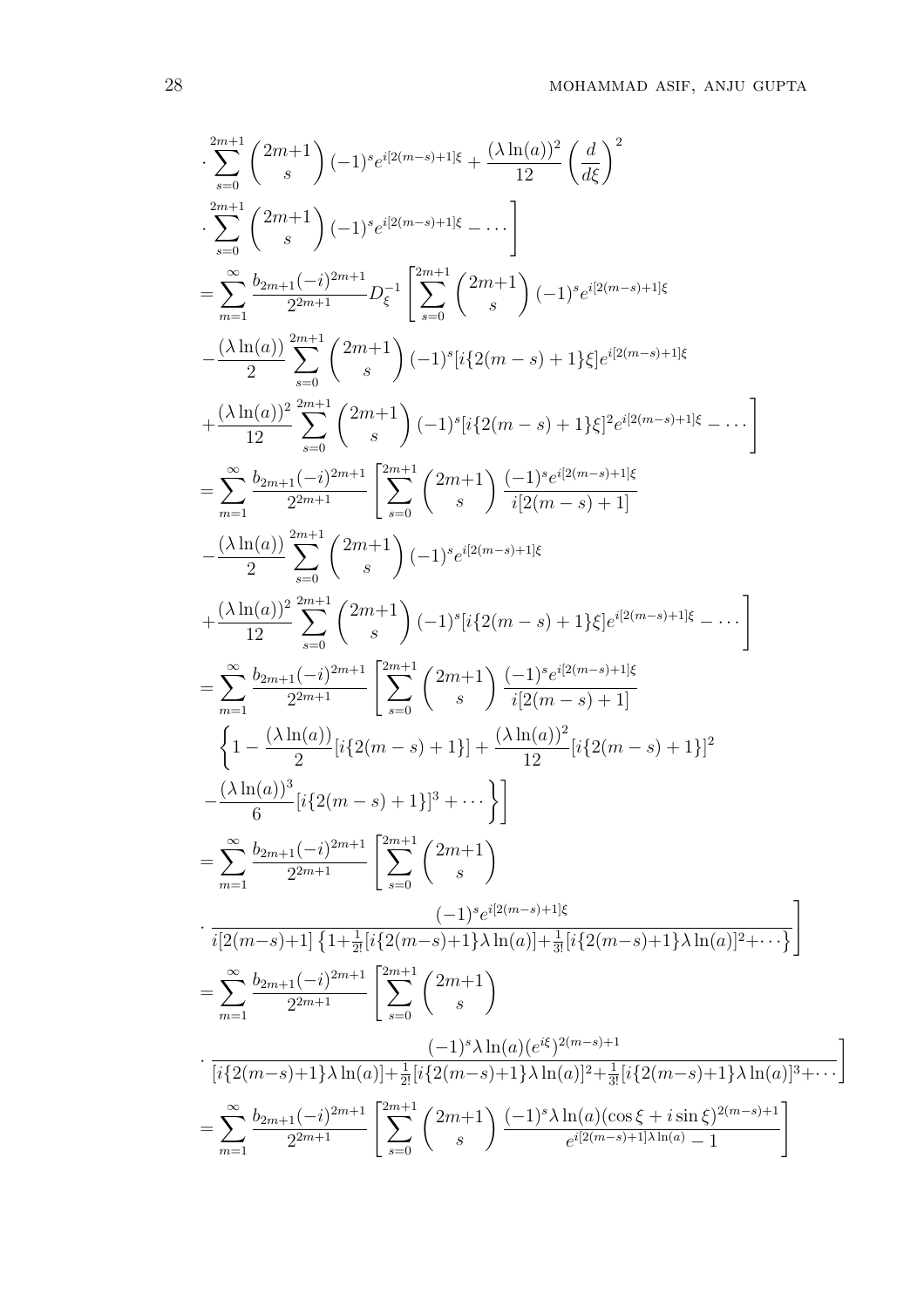$$
f(\sin \xi) = \sum_{m=1}^{\infty} \frac{b_{2m+1} \lambda \ln(a)}{2^{2m+1}} (-i)^{2m+1}
$$

$$
\cdot \left[ \sum_{s=0}^{2m+1} \binom{2m+1}{s} \frac{(-1)^s (\sqrt{1-\sin \xi^2} + i \sin \xi)^{2(m-s)+1}}{e^{i[2(m-s)+1] \lambda \ln(a)} - 1} \right].
$$

Finally,

(3.15) 
$$
f(x) = \sum_{m=1}^{\infty} \frac{b_{2m+1} \lambda \ln(a)}{2^{2m+1}} (-i)^{2m+1} \cdot \left[ \sum_{s=0}^{2m+1} \binom{2m+1}{s} \frac{(-1)^s (\sqrt{1-x^2} + ix)^{2(m-s)+1}}{a^{i[2(m-s)+1]\lambda} - 1} \right]
$$

It is interesting to note that, in this case too, the criterion to evaluate the primitive of the Jackson derivative, associated with the operator (2.2), can easily be inferred.

Let us note that the procedure we have discussed can also be extended to the cases involving the generalized Gauss transform. In fact the solution of

$$
\frac{a^{\lambda(x\frac{d}{dx})^2} - 1}{\lambda \ln(a)} f(x) = g(x)
$$
\n(3.16)

or in other words, we have

$$
\frac{\lambda \ln(a)}{a^{\lambda(x\frac{d}{dx})^2} - 1} g(x) = f(x),\tag{3.17}
$$

let us suppose  $x = e^{\xi}$ , then

$$
\frac{d}{d\xi} = \frac{d}{dx}\frac{dx}{d\xi} = e^{\xi}\frac{d}{dx} = x\frac{d}{dx}.
$$

Now, from equation (3.17), we have

(3.18) 
$$
\frac{\lambda \ln(a)}{a^{\lambda(\frac{d}{d\xi})^2} - 1} g(e^{\xi}) = f(e^{\xi}).
$$

Further, after following the steps as we followed in getting the result (3.4), we obtain the expansion of first factor of l.h.s. as

(3.19) 
$$
\frac{\lambda \ln(a)}{a^{\lambda(\frac{d}{d\xi})^2} - 1} = D_{\xi}^{-2} \sum_{n=0}^{\infty} \frac{B_n}{n!} (\lambda \ln(a))^n \left(\frac{d}{d\xi}\right)^{2n}.
$$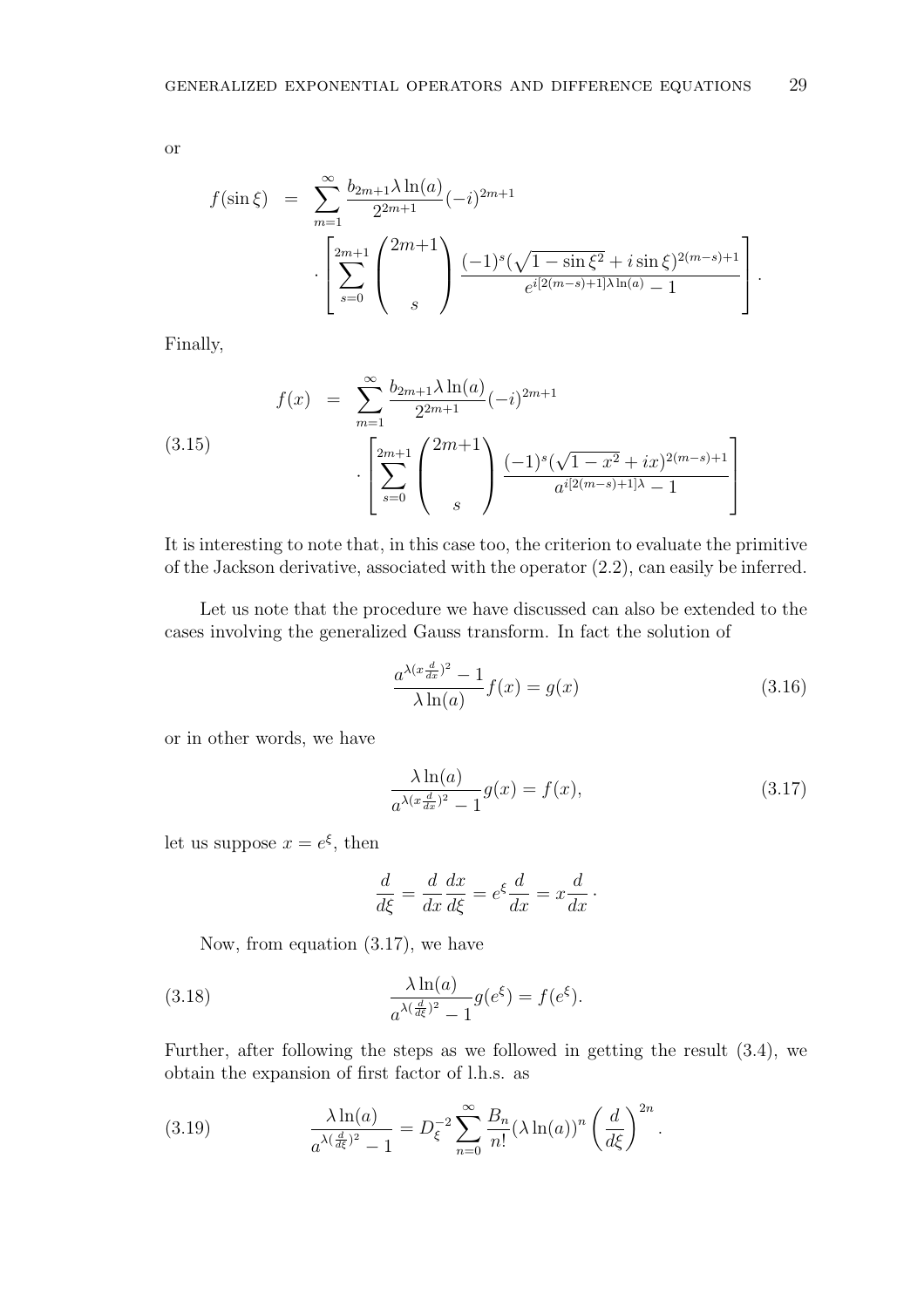Now by the virtue of the analyticity of  $q(x)$ , we expand  $q(x)$ , by Taylor series, i.e.,

$$
f(e^{\xi}) = D_{\xi}^{-2} \sum_{n=0}^{\infty} \frac{B_n}{n!} (\lambda \ln(a))^n \left(\frac{d}{d\xi}\right)^{2n} \sum_{m=0}^{\infty} b_m e^{mx},
$$

proceeding of the steps as proceeded in finding the result (3.7), we obtain

$$
f(e^{\xi}) = \sum_{m=1}^{\infty} b_m \frac{\lambda \ln(a)}{e^{\lambda \ln(a)m^2} - 1} e^{m\xi} + b_0 \xi
$$

or in other words, if we take  $b_0 = 0$ , then

(3.20) 
$$
f(x) = \sum_{m=1}^{\infty} b_m \frac{\lambda \ln(a)}{a^{\lambda m^2} - 1} x^m.
$$

Further comments on the results of this section will be discussed in the forthcoming concluding section.

3(a). Particular case: If we substitute  $a = e$ , in equations (3.1), (3.2), (3.3),  $(3.4), (3.7), (3.8), (3.9), (3.10), (3.15), (3.16)$  and  $(3.20),$  then we obtain the equations (31), (32), (33), (34), (36), (37), (38), (39), (40), (41) and (42) on page numbers 657-658 due to Dattoli et al. [1].

## 4. Remarks

In the previous section we have considered linear difference equations, a (trivial) non-linear example, similar to "Riccati" equation, is given blow

(4.1) 
$$
f(ax) - f(x) + b^{\ln(x)}f(ax)f(x) = 0,
$$

which can be solved using the auxiliary function  $g(x) = \frac{1}{\epsilon}$  $f(x)$ and thus getting

(4.2) 
$$
\frac{1}{f(x)} - \frac{1}{f(ax)} + b^{\ln(x)} = 0, \quad \text{or}
$$

$$
g(ax) - g(x) = b^{\ln(x)}.
$$

From operator (1.5), we have

(4.3) 
$$
a^{x\frac{d}{dx}}g(x) - g(x) = b^{\ln(x)},
$$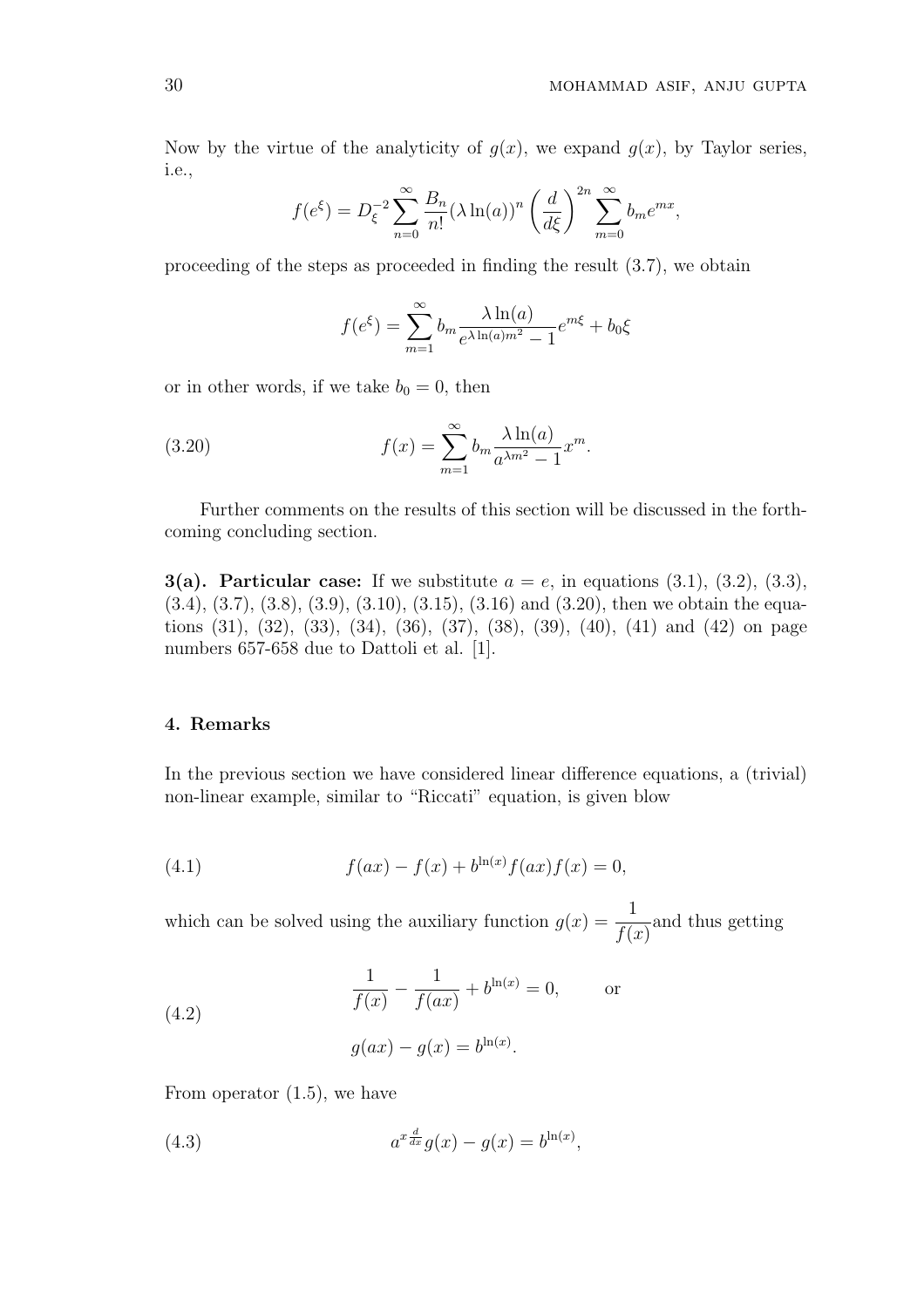or, in other words, we write the above equation (4.3) as

$$
g(x) = \frac{b^{\ln(x)}}{a^x \frac{d}{dx} - 1}
$$
  
\n
$$
= -[1 - a^x \frac{d}{dx}]^{-1} b^{\ln(x)}
$$
  
\n
$$
= -[1 + a^x \frac{d}{dx} + a^{2x} \frac{d}{dx} + a^{3x} \frac{d}{dx} + \cdots] b^{\ln(x)}
$$
  
\n
$$
= -[b^{\ln(x)} + a^x \frac{d}{dx} b^{\ln(x)} + a^{2x} \frac{d}{dx} b^{\ln(x)} + a^{3x} \frac{d}{dx} b^{\ln(x)} + \cdots]
$$
  
\n
$$
= -[b^{\ln(x)} + b^{\ln(a)} b^{\ln(x)} + b^{2\ln(a)} b^{\ln(x)} + b^{3\ln(a)} b^{\ln(x)} + \cdots]
$$
  
\n
$$
= -[1 + b^{\ln(a)} + b^{2\ln(a)} + b^{3\ln(a)} + \cdots] b^{\ln(x)}
$$
  
\n
$$
= -[\frac{1}{1 - b^{\ln(a)}}] b^{\ln(x)}
$$
  
\n
$$
= \frac{b^{\ln(x)}}{b^{\ln(a)} - 1}
$$

thus finding as a particular solution

(4.4) 
$$
f(x) = \frac{1}{g(x)} = \frac{b^{\ln(a)} - 1}{b^{\ln(x)}}.
$$

Moreover, in general, equations of the type

(4.5) 
$$
\sum_{\alpha=0}^{N} b_{\alpha} f(F^{-1}(\alpha \ln(a) + F(x))) = \epsilon [f(x)]^{n},
$$

standard perturbation methods can be used. At the lowest order in  $\epsilon(f \cong f_0 + \epsilon f_1)$ , we find

(4.6) 
$$
\sum_{\alpha=0}^{N} b_{\alpha} f_0(F^{-1}(\alpha \ln(a) + F(x))) = 0
$$

and

(4.7) 
$$
\sum_{\alpha=0}^{N} b_{\alpha} f_1(F^{-1}(\alpha \ln(a) + F(x))) = R^{n \int^{x} \frac{d\xi}{q(\xi)}},
$$

where  $R^{\ln(a)}$  is one of the roots of the characteristic equation associated with (4.5). The first-order contribution  $f_1$  can therefore be evaluated by using equation (2.15), which should be modified as follows:

(4.8)  

$$
f(x) = \frac{C(\int^x \frac{d\xi}{q(\xi)} b^{\int^x \frac{d\xi}{q(\xi)} - 1}}{\Psi'(b^{\ln(a)})},
$$

$$
\Psi'(b^{\ln(a)}) = \left[ \frac{d}{dR} \Psi(R^{\ln(a)}) \right]_{R=b},
$$

if  $b^{\ln(a)}$  is a simple root of the characteristic equation.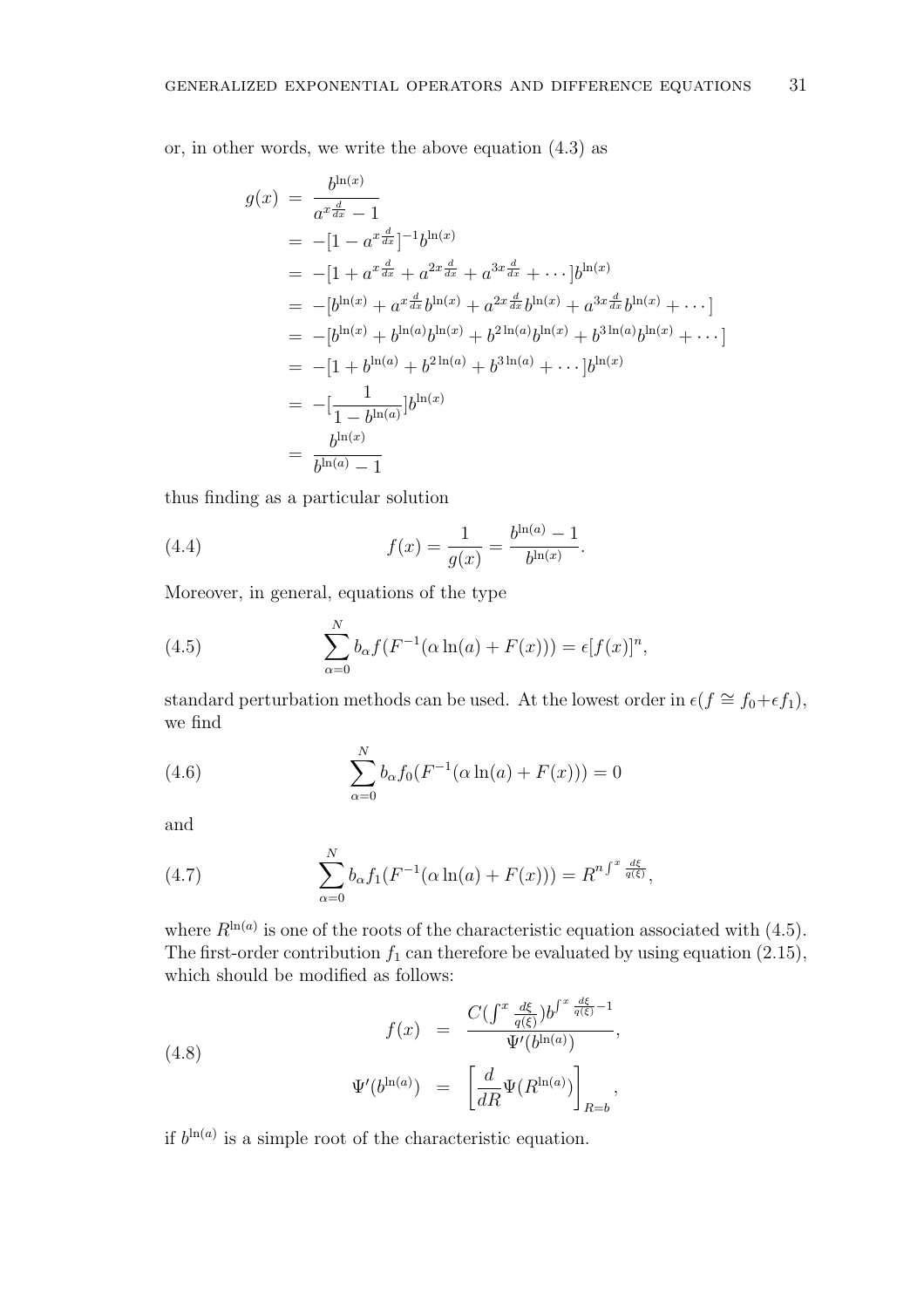4(a). Particular case: The replacement of a with e in the equations  $(4.1)$ ,  $(4.4)$ and  $(4.8)$  reduce to the equations  $(43)$ ,  $(45)$  and  $(49)$  of Dattoli et al. [1].

Let us now go back to the problem of treating exponential operators of the type

.

(4.9) 
$$
\widehat{A}_{m,\lambda} = a^{\lambda(q(x)\frac{d}{dx})^m}
$$

We have seen that, for  $m = 2$  and  $\lambda > 0$ , they can be viewed as generalized Gauss transform. Before discussing the problem more deeply, we recall the following important relation [2]:

(4.10)  

$$
\begin{cases}\na^{\lambda(\frac{d}{dx})^m}x^n = H_n^{(m)}(x, \lambda \ln(a)),\\ \n H_n^{(m)}(x, \lambda \ln(a)) = n! \sum_{r=0}^{\left[\frac{n}{m}\right]} \frac{(\lambda \ln(a))^r x^{n-mr}}{r!(n-mr)!}.\n\end{cases}
$$

which holds for negative or positive  $\lambda$  and  $H_n^{(m)}(x, \lambda \ln(a))$  are Kampé de Feriet polynomials, and satisfy the identity

(4.11) 
$$
\frac{\partial}{\partial \lambda} H_n^{(m)}(x, \lambda \ln(a)) = \ln(a) \left(\frac{\partial}{\partial x}\right)^m H_n^{(m)}(x, \lambda \ln(a)).
$$

According to equation (4.8) we also find

(4.12)  

$$
a^{\lambda(\frac{d}{dx})^m} g(x) = a^{\lambda(\frac{d}{dx})^m} \sum_{n=0}^{\infty} b_n x^n
$$

$$
= \sum_{n=0}^{\infty} b_n H_n^{(m)}(x, \lambda \ln(a)).
$$

Therefore, it is easy to realize that

(4.13) 
$$
A_{m,\lambda} x = \sum_{n=0}^{\infty} \phi_n H_n^{(m)}(F(x), \lambda \ln(a)),
$$

where we have assumed that the function  $F^{-1}$  can be expanded in power series

(4.14) 
$$
F^{-1}(\zeta) = \sum_{n=0}^{\infty} \phi_n \zeta^n.
$$

It is clear that equation (4.12) can be further handled to extend the action of operators (4.8) to any function  $q(x)$ . It is worth considering the possibility of extending the definition of operators (4.8) to the case of not necessarily integer m. In the case of  $m =$ 1 2 , equation (4.9) should be replaced by

(4.15) 
$$
\begin{cases} a^{\lambda(\frac{d}{dx})^{\frac{1}{2}}}x^{n} = H_{n}^{(\frac{1}{2})}(x, \lambda \ln(a)), \\ H_{n}^{(\frac{1}{2})}(x, \lambda \ln(a)) = n! \sum_{r=0}^{2n} \frac{(\lambda \ln(a))^{r} x^{n-\frac{r}{2}}}{r! \Gamma(n-\frac{r}{2}+1)}. \end{cases}
$$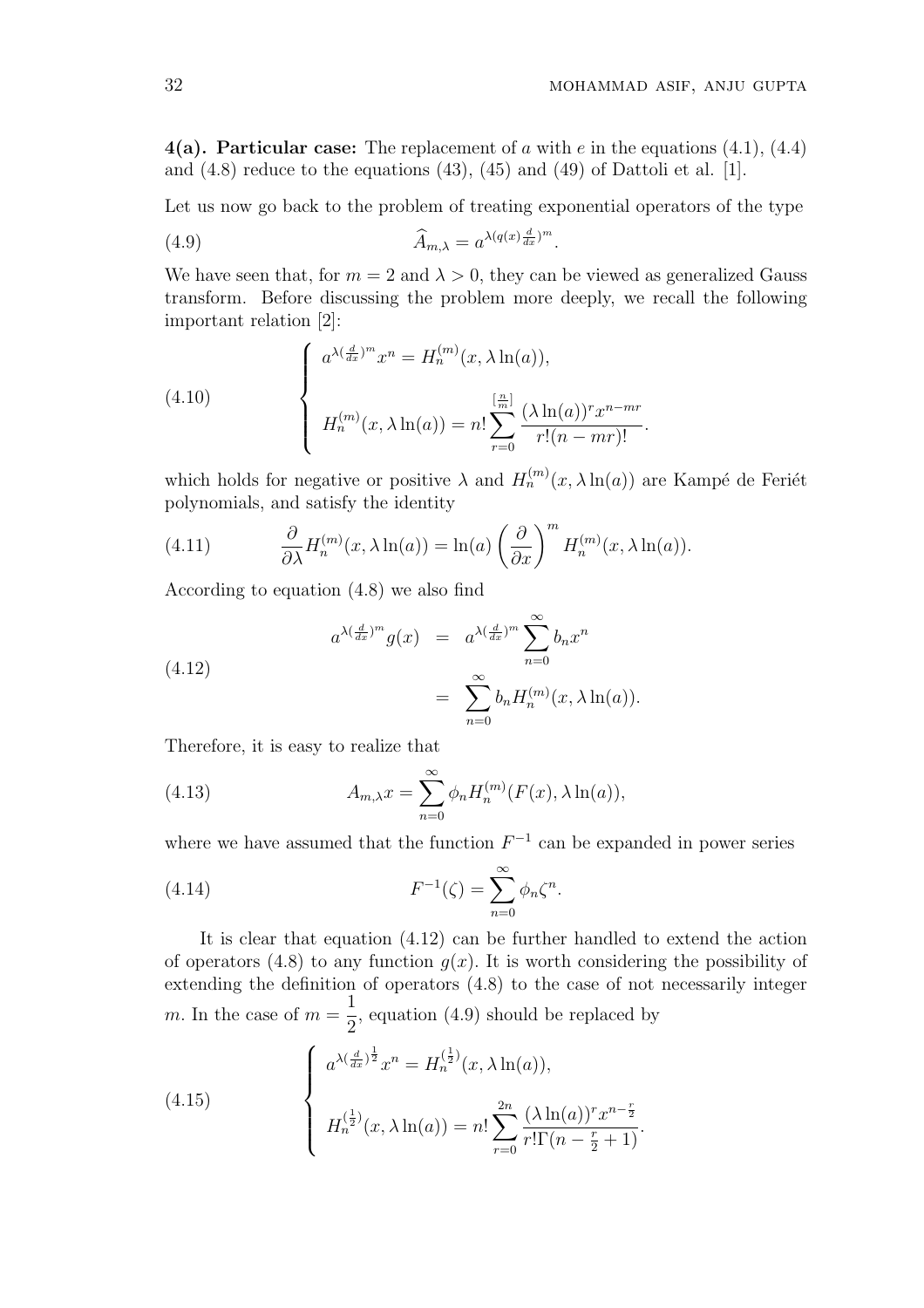It is evident that in this case  $H_n^{(\frac{1}{2})}(x,\lambda \ln(a))$  is a relation analogous to (4.10) holds, namely

(4.16) 
$$
\frac{\partial^2}{\partial \lambda^2} H_n^{(\frac{1}{2})}(x, \lambda \ln(a)) = (\ln(a))^2 \left(\frac{\partial}{\partial x}\right) H_n^{(\frac{1}{2})}(x, \lambda \ln(a)).
$$

or involving semi derivatives [8]

(4.16)' 
$$
\frac{\partial}{\partial \lambda} H_n^{(\frac{1}{2})}(x, \lambda \ln(a)) = \ln(a) \left(\frac{\partial}{\partial x}\right)^{\frac{1}{2}} H_n^{(\frac{1}{2})}(x, \lambda \ln(a)).
$$

This definition can be extended to any  $m =$ 1 p  $(p, \text{integer}).$ 

4(b). Particular case: Equations (4.9), (4.10), (4.11), (4.12), (4.13), (4.15) and (4.16) lead to Dattoli's et al. [1] equations (50), (51), (52), (53), (54), (56) and (57).

Concluding remark. It is hope that for the values other than e some more use of the generalized exponential operators can be obtained.

### References

- [1] Dattoli, G., Levi, D., Exponential Oprators and Generalized Difference Equations, Riv. Nuovo Cimento, B, 115 (2000), 653-662.
- [2] DATTOLI, G., OTTAVIANI, P.L., TORRE, A., VAZQUEZ, L., Evolution operators equations: Integration with algebraic and finite difference methods. Applications to physical problems in classical and quantum field theory, Riv. Nuovo Cimento, 20 (1997), 1-133.
- [3] JORDAN, CH., *Calculus of Finite Differences*, Rotting and Romwalter, Sopron, Hungary, 1939.
- [4] Jackson, F.H., Q.J. Math. Oxford Ser., 2 (1951).
- [5] KHAN, M.A., ASIF, M., Generalized Operational Methods, Fractional Operators and Special Polynomials, Math. Sci. Res. J., 15 (7) (2011), 196-217.
- [6] KHAN, M.A., ASIF, M., Shift Operators On the Base  $a(a > 0, \neq 1)$  and Pseudo-Polynomials of Fractional Order, Int. J. of Math. Analysis, 5 (3) (2011), 105-117.